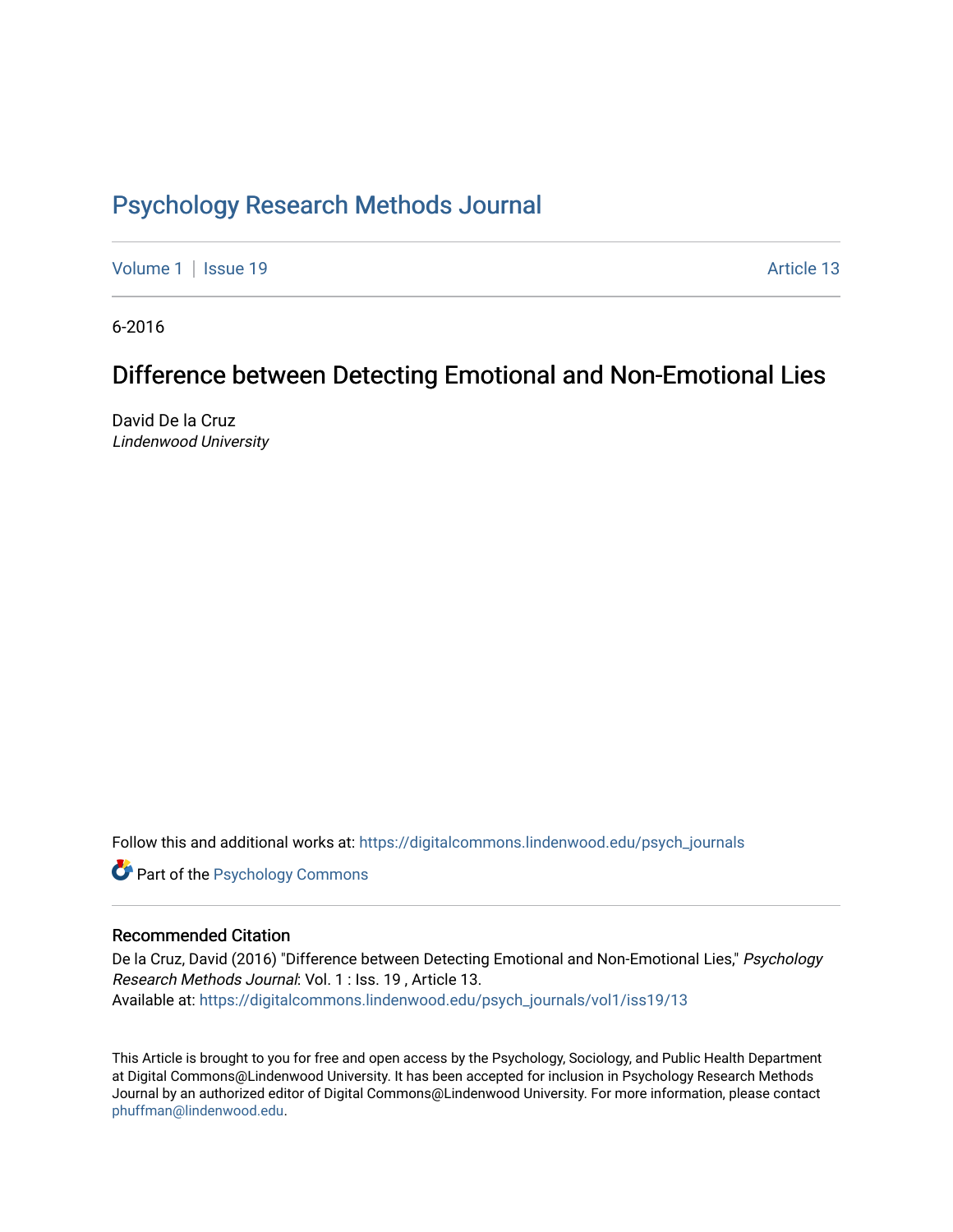#### **Difference between Detecting Emotional and Non-Emotional Lies**

## David De la Cruz<sup>12</sup>

*There are various approaches currently used to detect deception. While many of those approaches encounter different flaws, there is a constant factor that could affect lie detection, intuition. Intuition allows any person to detect some lies, but it also disrupts others, including trained professionals, from accurately detecting deception. When individuals communicate between each other they are able to experience and understand what others are feeling through empathy. Without realizing, people are able to use their intuition, empathy, and emotions to unconsciously detect some deception. However, truth tellers and liars could experience the same emotions regardless of the veracity of their statement. Since there are many emotions that are displayed by individuals by communicating, lie detectors are overwhelmed with different signals that affect their accuracy. How much does unconscious lie detection affect people's ability to detect lies? In this study people's ability to detect lies will be assess by comparing individual's accuracy when detecting the veracity of statements that vary in the amount of emotions displayed. I hypothesize that people will be better at detecting deception from others if there is a lower display of emotions, because they will be able to concentrate on the statement and the few truthful or untruthful emotions displayed with it.* 

From small white lies to great deceptive schemes, lies exist in every part of the society.

Being surrounded by lies, people constantly judge the veracity of other individuals' statements.

From parents judging if their kids are being deceptive, to train professionals trying to detect

deception, people unconsciously use their intuition to catch liars (Brinke, Stimson, & Carney,

2014). Even if trained professionals learn a different variety of methods to detect deception, the

l

<sup>12</sup> David De la Cruz, Psychology Department, Lindenwood University. Correspondence regarding this paper should be addressed to David De la Cruz at Lindenwood University Psychology Department, Lindenwood University, 209 South Kingshighway, St. Charles, MO, 63301, or email at dad991@lionmail.lindenwood.edu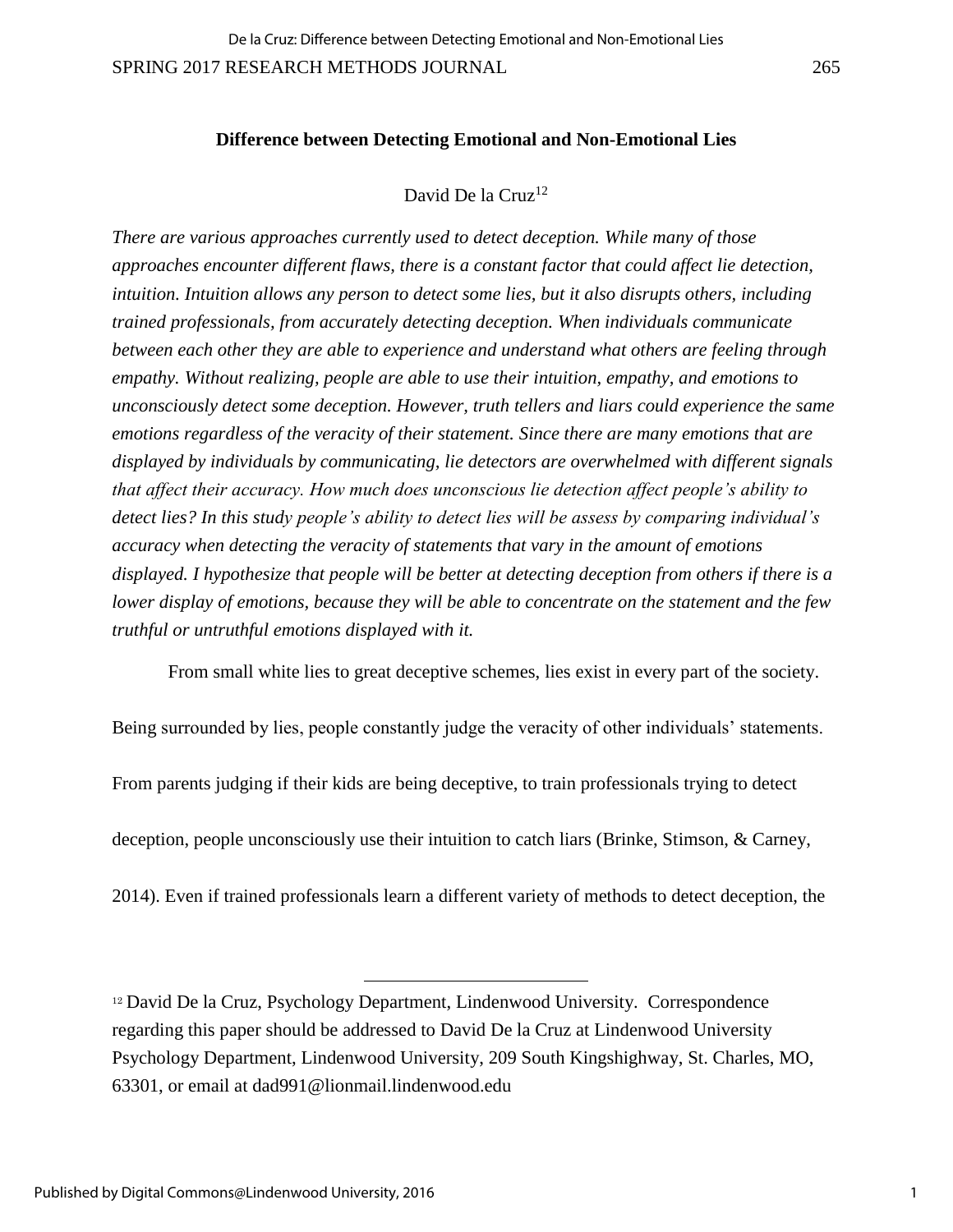unconscious intuition is always a factor that is present in lie detection, because they are also humans. People can intuitively discover deception through their ability to emphaticize with others' emotions (Decety & Jackson, 2004). However, while intuition allows individuals to detect some lies, it also misleads them to misjudge other people's statements. I hypothesize that people will be better at detecting deception from others if there is a lower display of emotions that would consciously or unconsciously distract the lie detector.

The ability to detect deception is important in a variety of situations: clinical psychologists use it to discover truths about their clients in order to help them; when meeting new people, and individual use it to assess others, in every profession, the ability to detect deception is used to judge and recruit the best candidates, there are other countless settings where lie detection is necessary. One of the most important situations where lie detection is necessary is in the criminal justice system (Frank  $\&$  Feeley, 2003). In all the areas of the criminal justice system, the veracity of people's statements is constantly doubted; criminals sometimes lie about their deviant actions, their reasons, and even their own mental sanity. It is up to the police investigators, juries, judges, and many criminal justice professionals to be able to detect deception and separate it from truthful statements, and it is a heavy burden because their decision could free criminals into society or convict innocent citizens. Even if the importance of detecting deception is so important in the criminal justice system, most law enforcement agents' lie detection ability is not above average (51%) (Ekman & O'Sullivan, 1991). Only a few trained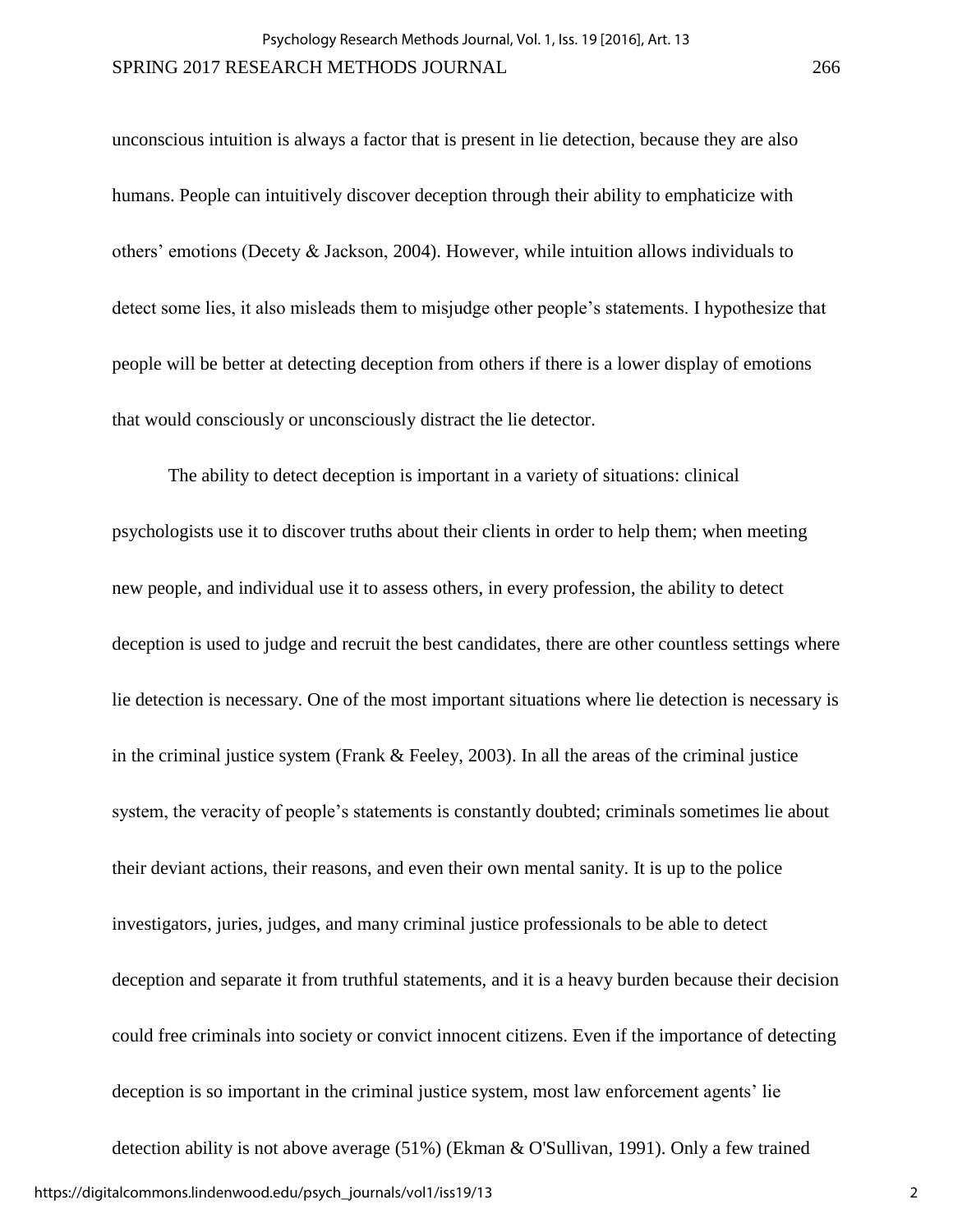personnel have an ability above average to detect lies (73%), which is not highly accurate (O'Sullivan, Frank, Hurley, & Tiwana, 2009).

In order to detect deception, people need to understand the different factors that influence liars, truth tellers, lie detectors, deceit detection techniques, and lies. Deception has various definitions depending on the setting it is use in; however, in a broad definition deception or lying is an intentional attempt, without warning, to create in another individual a belief which the communicator knows to be untruthful (Vrij, Granhag, & Porter, 2010). People are able to deceive because the area of the brain that controls verbal communication is located in the forebrain, which is the part that humans can consciously control (Navarro & Karlins, 2008). All individuals lie for different reasons, but not all people have the same ability to deceive others. There are different individual characteristics that good liars possess. The best liars are people whose natural behavior dismantle suspicion, who do not find it cognitively hard to lie, who do not experience negative emotions such as fear or guilt while lying, who are good actor and display an honest behavior, whose attractiveness may lead to an interference with the belief of their dishonesty, and /or who are "good psychologists" (Vrij, et al., 2010).

The ease with which individuals are able to detect lies depends on the other person's ability to lie, but even among the best liars there are still differences in their behavior compared to truth tellers. However, any behavioral differences between truth tellers and liars are typically small, which produces more difficulties for lie detectors (Depaulo, et al., 2003; Frank, & Feeley, Published by Digital Commons@Lindenwood University, 2016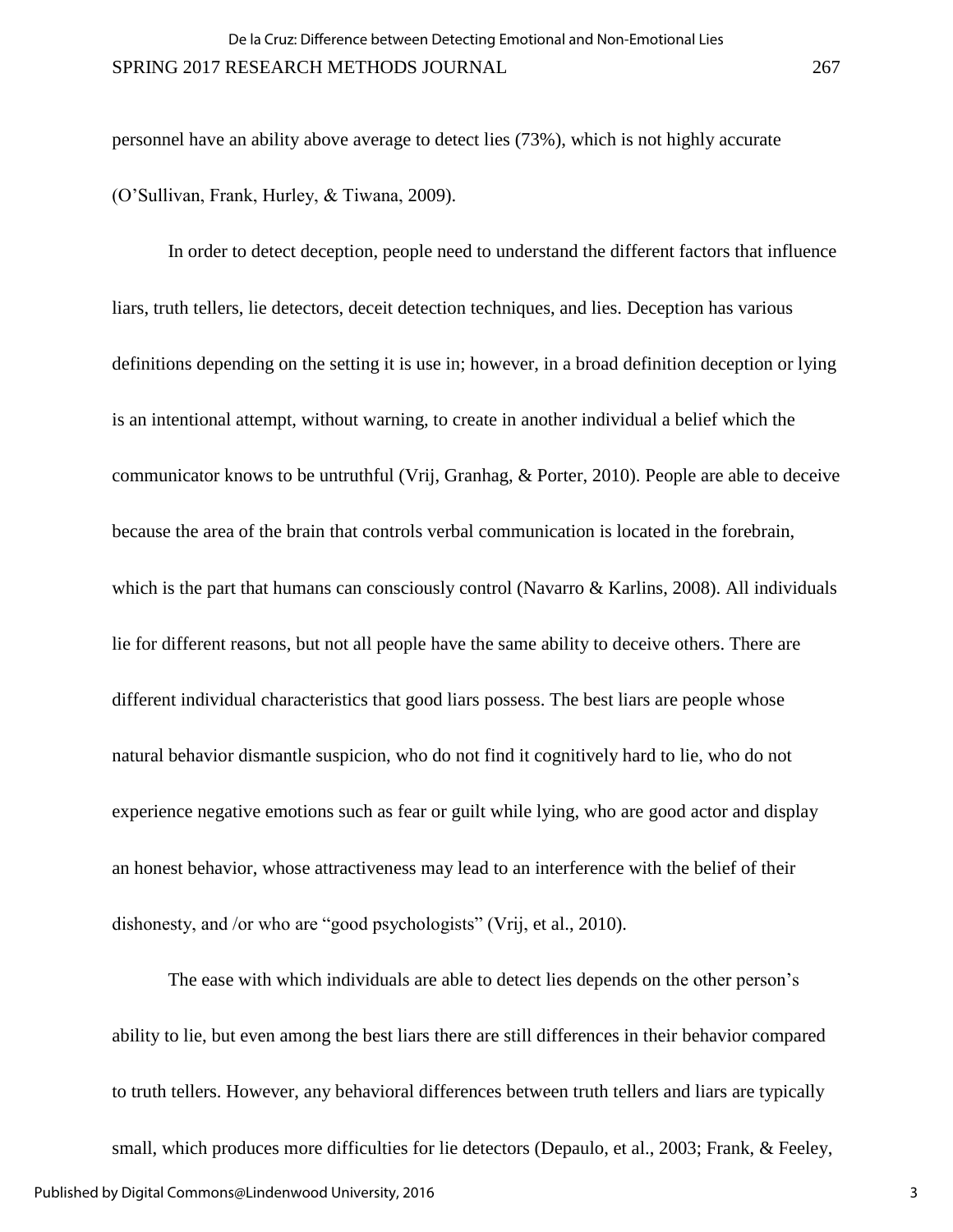2003). Both truthful and untruthful individuals display emotions when answering for a question that could elicit emotion (e.g. both may experience sadness when asked about the death of their father; the only difference is that liars could display sadness because they are consciously or unconsciously thinking about the death of another person or the idea of their father's death). Lies are usually embedded in truths. Most untruthful statements are based on and/or inspired by the truth with minor differences in the details. Lies embedded in truth are used more than blatant lies because of the lower cognitive load or necessity to create all of the different details of a lie (Depaulo, et al., 1997).

Lie detectors also have different motivations to differentiate truthful from untruthful statements. As a common problem, lies sometimes are undetected because people do not attempt to uncover the truth, which is known as the ostrich effect (Frank & Feeley, 2003; Vrij, et al, 2010). People often believe the lie they are told because it is more tolerable, preferred and/or easier to accept than the possibility that they were told a lie (e.g. in a relationship people may prefer to believe that their partner is not seeing other people, even if they suppose otherwise). Lie detectors need to possess the motivation to discover the truth, even if the truth is not what they expect. The ostrich effect, which is the effect of how stereotypes affect lie detection, affects lie detectors' beliefs and ability to detect deception. Another advantage of liars is that lie detectors do not receive adequate feedback after deciding whether others are being truthful or deceptive.

Therefore, lie detectors cannot be certain if their lie detection method is successful in most cases. https://digitalcommons.lindenwood.edu/psych\_journals/vol1/iss19/13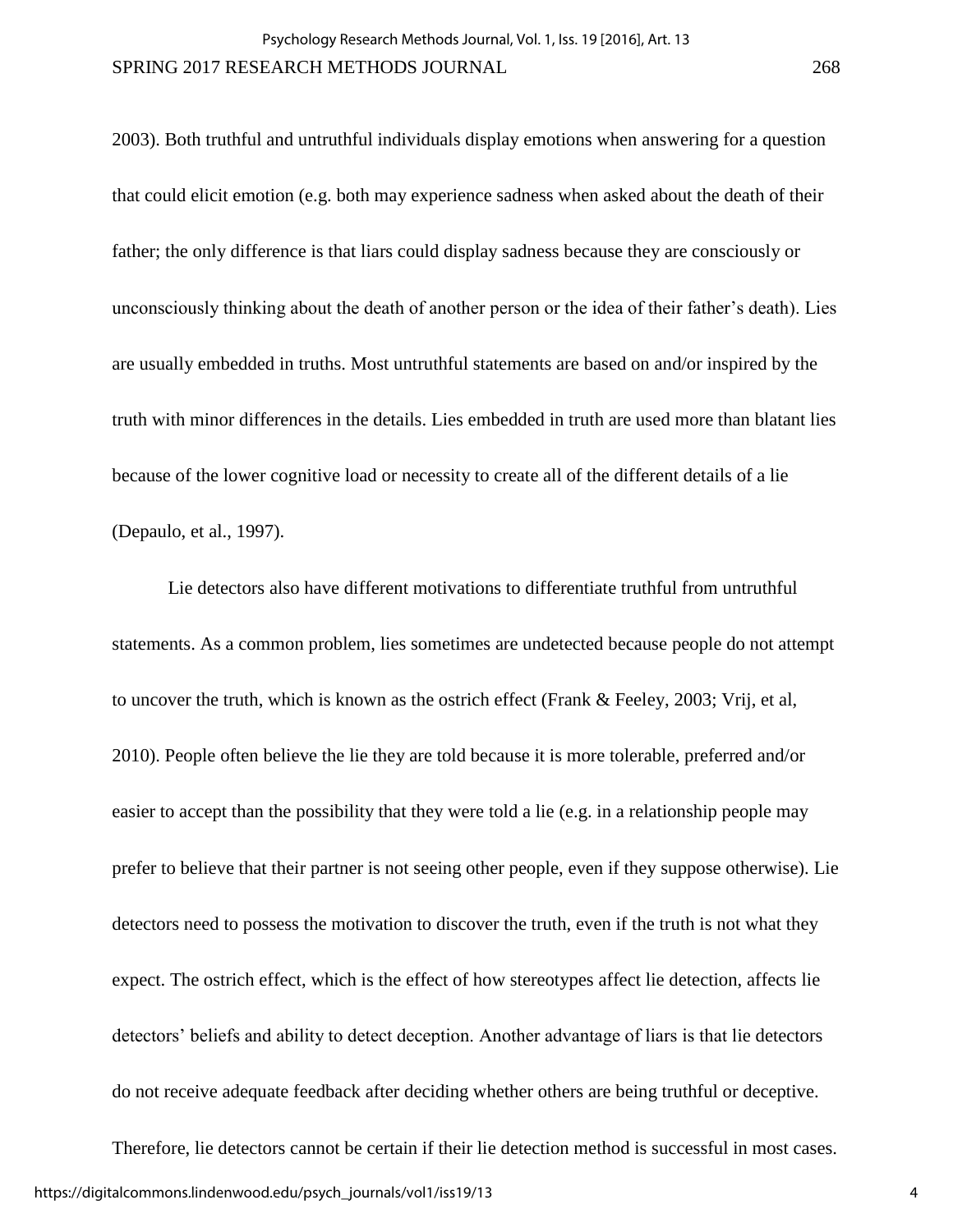On the other hand, liars receive feedback after successfully deceiving others, if their lie was successful other people will not doubt them.

There are many different techniques used to detect deception. The most common methods involve the use of verbal and nonverbal communication simultaneously (Depaulo, et al., 2003). Reading an individual's body language can be a great source of information to determine if someone is lying or being truthful. Humans cannot control the nonverbal signals they display, because the part of the brain that controls those signals, the limbic system, reacts instantly and subconsciously (Navarro & Karlins, 2008). Reading another individual's body language is not an easy task for a variety of reasons. The main reason is that people are different from one another, meaning their baseline, nonverbal cues, and reactions are different. Humans show a variety of different cues when they are lying, mainly negative signs, like discomfort or guilt, but there is not a specific body language signal that characterizes lying (Depaulo, et al., 2003; Navarro & Karlins, 2008; Vrij, et al., 2010). However, by seeing and distinguishing nonverbal cues, and at the same time considering other factors, like the setting, the baseline nonverbal behavior, and others, the likelihood of distinguishing lies from truths greatly increases (Navarro & Karlins, 2008).

Traditionally, the focus of deception detection has been in the emotions experienced and displayed by truthful and untruthful individuals. However, this approach has limitations because, as previously described, both truth tellers and liars display the same emotions. The misreading of Published by Digital Commons@Lindenwood University, 2016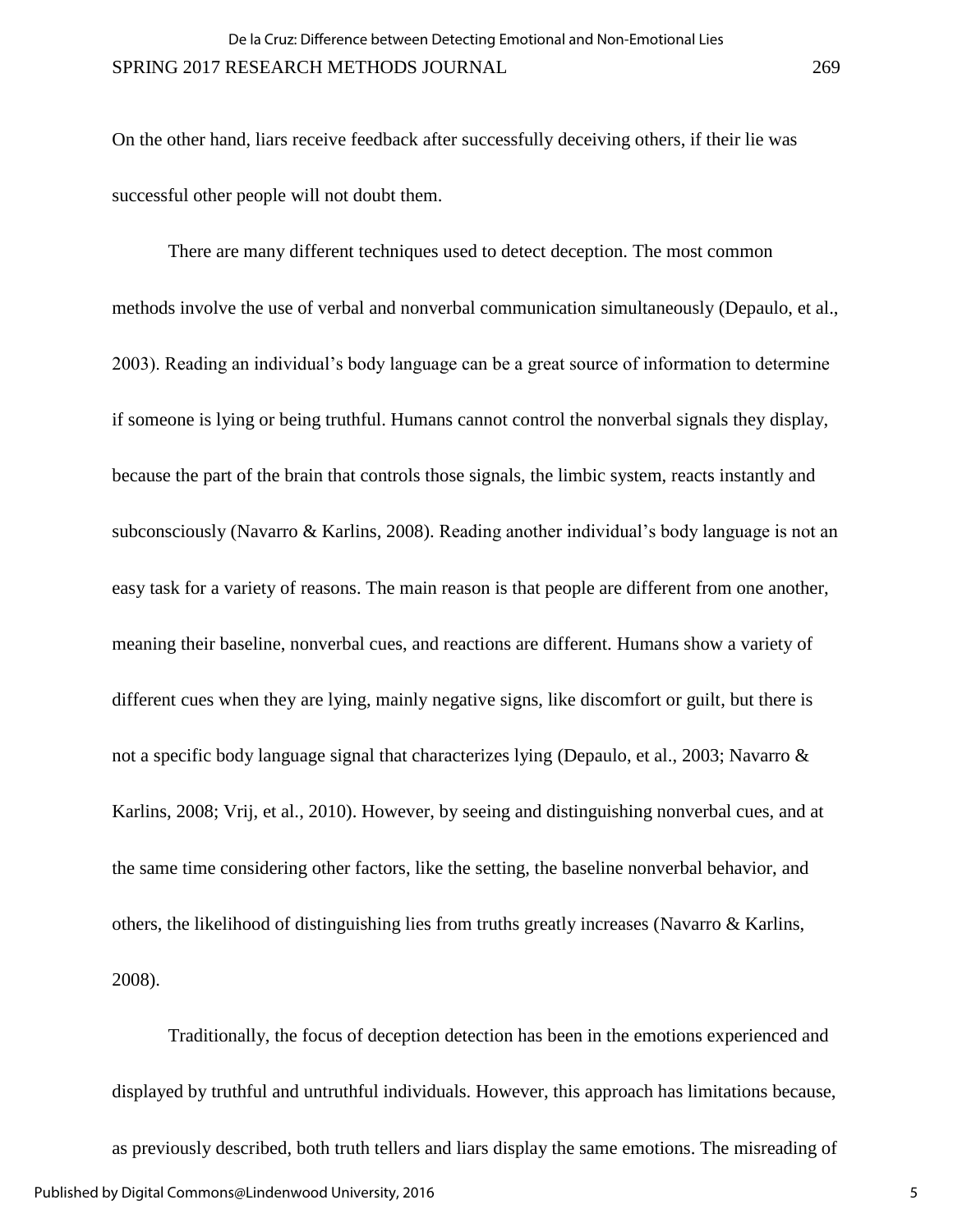any emotion could lead to errors in lie detection, and it is known as the Othello error (Vrij, et al., 2010). Another approach to detect lies is the premise of cognitive load. The argument of cognitive load is that being deceitful is mentally more demanding that being truthful (Ekman & O'sullivan, 1991). When people lie they use more cognitive process, which causes deceivers to lose focus easier while conducting various tasks. By making possible liars perform various tasks, their ability to create deception will decrease and eventually they will commit a mistake. There are also other methods for lie detection that are learned, such as the statement validity assessment. This method to detect deception is a criteria-based content approach that analyzes a list on 19 criteria argue to be present more in truthful statements that in untruthful ones (Vrij, 2005). However, learning different methods to detect deception is difficult and time consuming, and it requires motivation from the learner to master (Vrij, et al., 2010), which is why verbal and nonverbal cues, emotions, and intuitions are mostly use by people to detect lies even if there are various factors that interfere with these lie detection techniques.

A constant factor encountered in most lie detection techniques, which disrupt trained professionals from accurately catching liars, a factor that also allows other individuals from distinguishing lies in some circumstances, is human's intuition. When humans interact with others, many different conscious and unconscious brain processes occur simultaneously; one of those processes, is humans' ability to empathize with others (Decety & Jackson, 2004). People can perceive how others feel on a subconscious level through nonverbal signals, and that feeling https://digitalcommons.lindenwood.edu/psych\_journals/vol1/iss19/13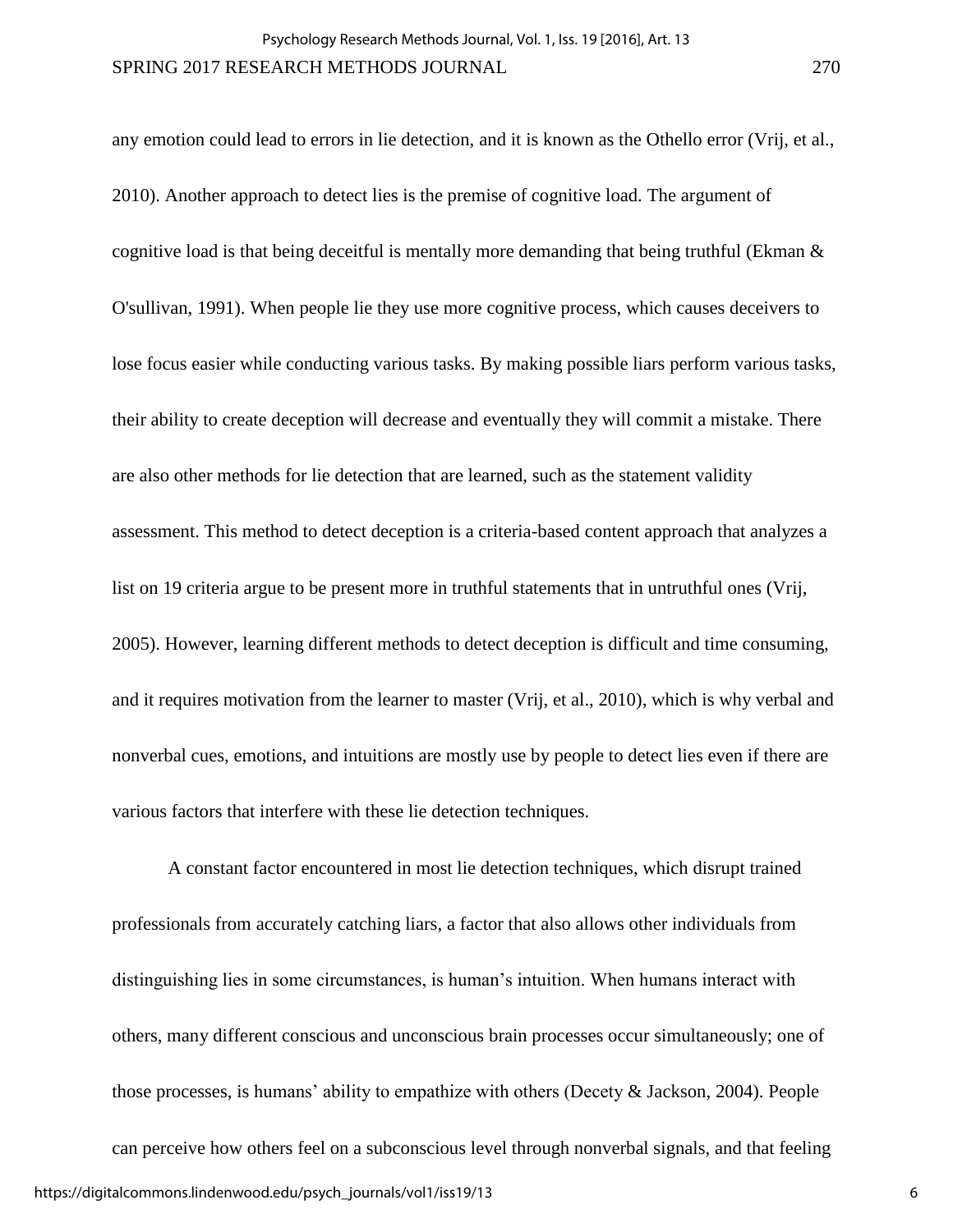can give people the ability to feel deception, or notice a difference between others' verbal statements and nonverbal cues. This intuition makes people able to detect some lies without training, but it also makes trained professionals unable to accurately distinguish some statements (Albrechtsen, Meissner & Susa, 2009). People who are trained to detect deception would apply their knowledge in body language, cognitive load, and other strategies to detect lies. However, since they are still humans, their intuition can easily affect their judgement. Intuition for lie detection depends on the ability to empathize with others, and empathy depends on the emotional nonverbal signals others displays (Albrechtsen, et al, 2009; Decety & Jackson, 2004 ).

There are various methods used to detect deception. However, unconscious and uncontrollable factors, such as emotions, empathy, and intuition are always present when interacting with others; therefore affecting people's ability to detect lies. People can detect other individual's emotions through their empathy, which gives them an intuitive response of how others are feeling. The ability to know other people emotions is an advantage and a disadvantage in lie detection. The degree of how different emotions are display in each individual, depending on the truthfulness of their statement. However, every emotion is display in both liars and truth tellers. If lie detectors emphaticize with liars, there are various emotions that could be perceived. The flow of emotions prevents lie detectors from making an accurate judgement because categorizing each emotion as truthful or deceitful is not possible. Therefore, the least emotions are display could improve individuals' lie detection abilities. Is not possible to entirely omit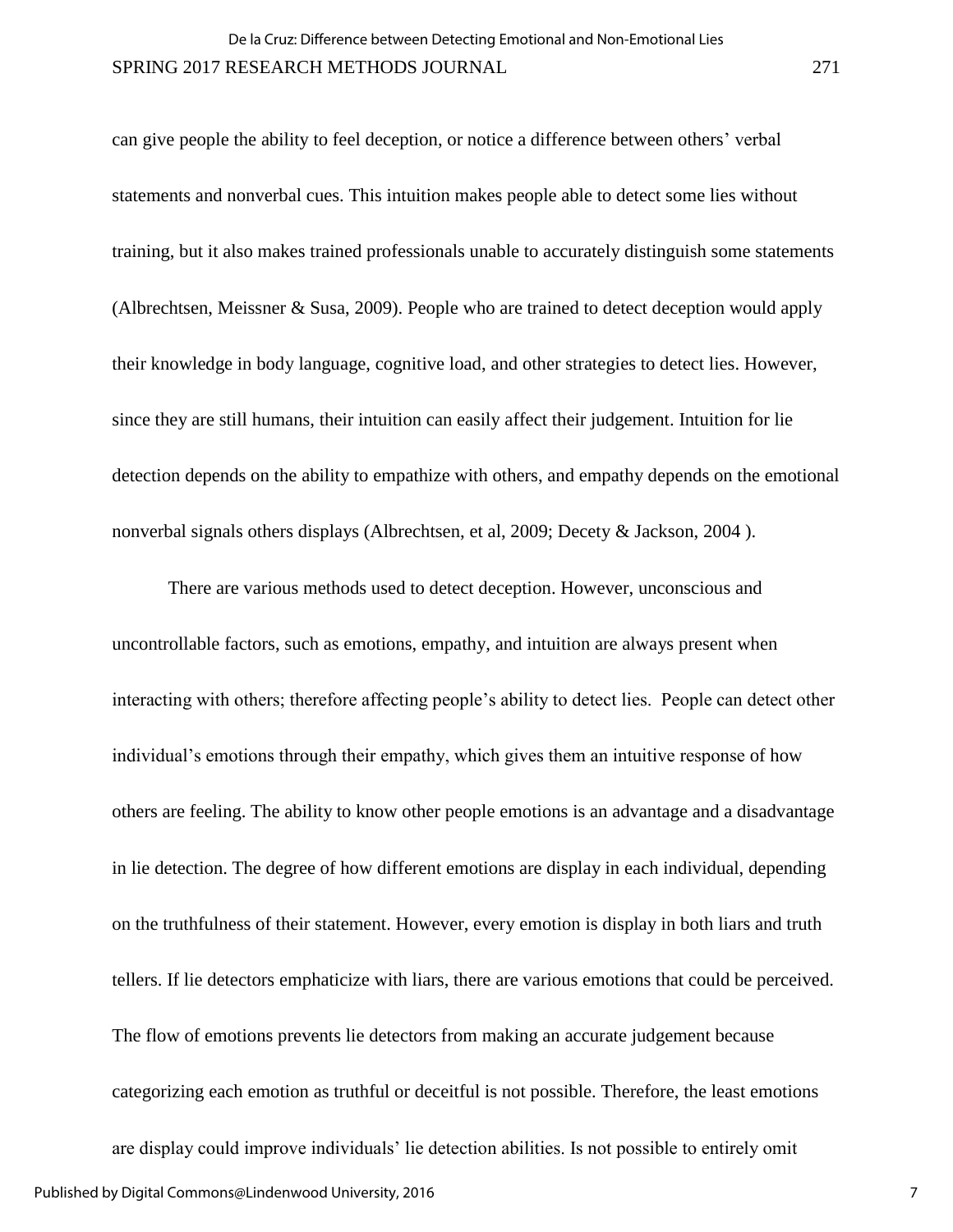emotions from statements, however, the less emotions displayed by people, means less information perceived by lie detectors. Therefore, improving the chances detecting lies by perceiving and concentrating in the most important emotions displayed and other elements, such as body language, voice tone, and story content.

#### **Proposed Methodology**

In order to research how the emotions displayed by others affect people's lie detection ability, this research will test people's ability to detect lies from models that answered emotional questions and less, almost non-emotional questions. To create questions that would create an emotional response in the models and questions that would not create a high emotional response, faculty members will be ask to fill out a survey with 30 different questions. Each question in the survey will be constructed different; some questions will be more personal, while other questions will be common spoken topics. Faculty members will be ask to rate each question, from zero to five, depending on the level of emotion they think it will elicit in the models, zero being the less emotional and five more emotional. Additionally, faculty members will rate each question depending on the type of emotions it could elicit in the models, a negative sign before the number if the question could provoke a negative emotional response, and not sign for emotional response. Only a small number of faculty members will be ask to complete the survey if the responses from five professors do not vary among each other. From the list, a total of 10 emotional questions are going to be selected depending on the highest it is rated. Questions that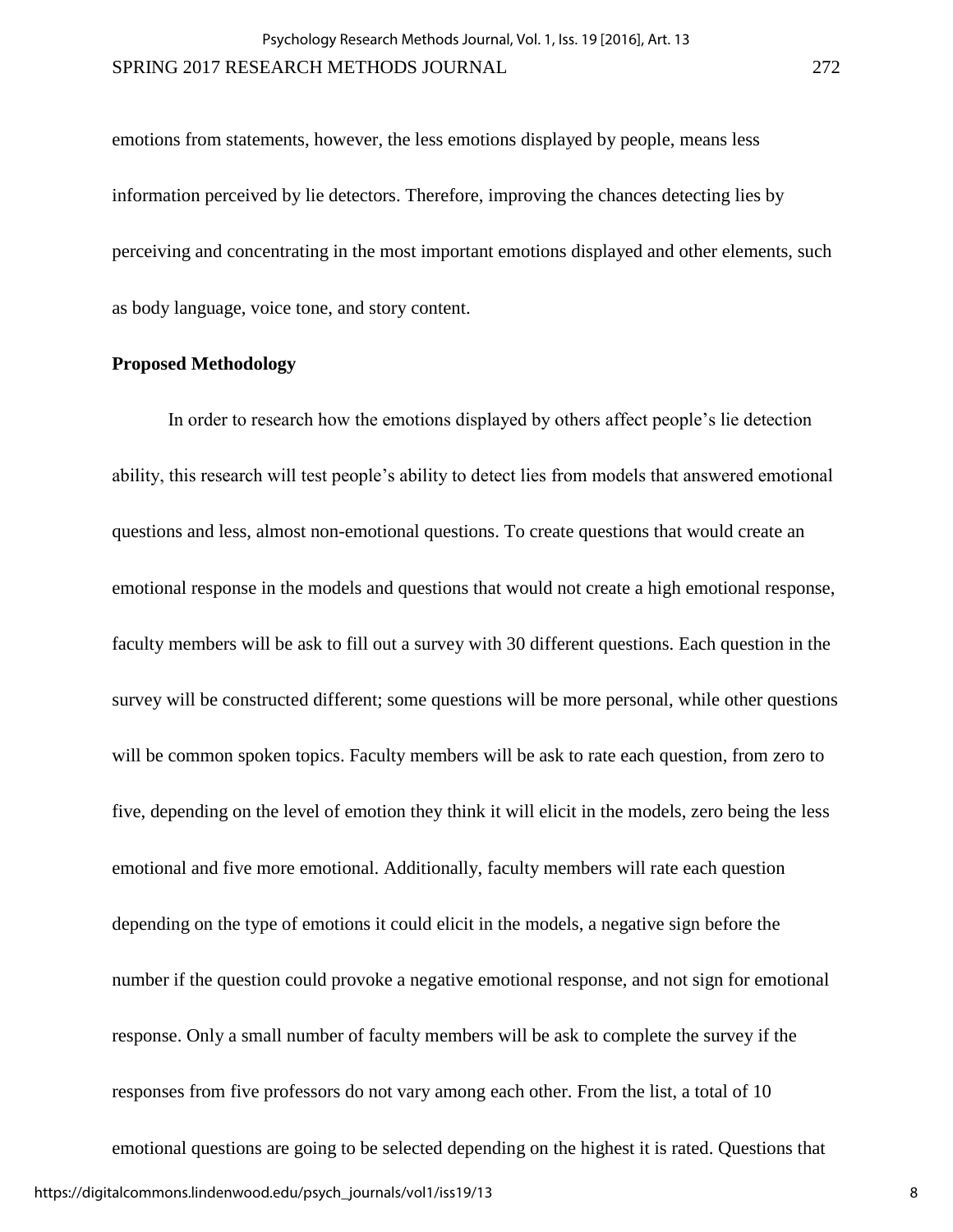could provoke a negative response will not be use because it could motivate models to ignore the instructions of the investigator. A total of 10 non-emotional questions are going to be selected depending on the lowest-closer to zero score receive.

The videos will be created by the principal investigator to obtain more control over the models and location in the videos, the questions asked, and the length of each video. A total of 32 videos will be recorded using eight models from four different ethnic groups (Caucasian, African American, Asian, and Hispanic/Latino). All eight models will respond to four randomly chosen questions. Half of the questions asked to the models will be from the emotional category, while the other half will be form the non-emotional category of questions. Models will be instructed to tell the truth or lie before listening to the question. In order to obtain the most natural response, models will not be informed about the topics of the questions they will be required to answer. If the model prefers to avoid answering a question, another random question from the same category will be asked. Each of the eight models will respond to four questions, one non-emotional and emotional question with the truth, and one non-emotional and emotional question with a lie. The videos will be recorded using specialized cameras in order to provide research participants with most body signals and expressions displayed by the models. Models will be instructed to create a response for each question of at least 10 s. This will be instructed to models to avoid short responses which would lower the feedback display to participants. Each video will be expected to range from 20 to 35 s. The videos will be divided in four different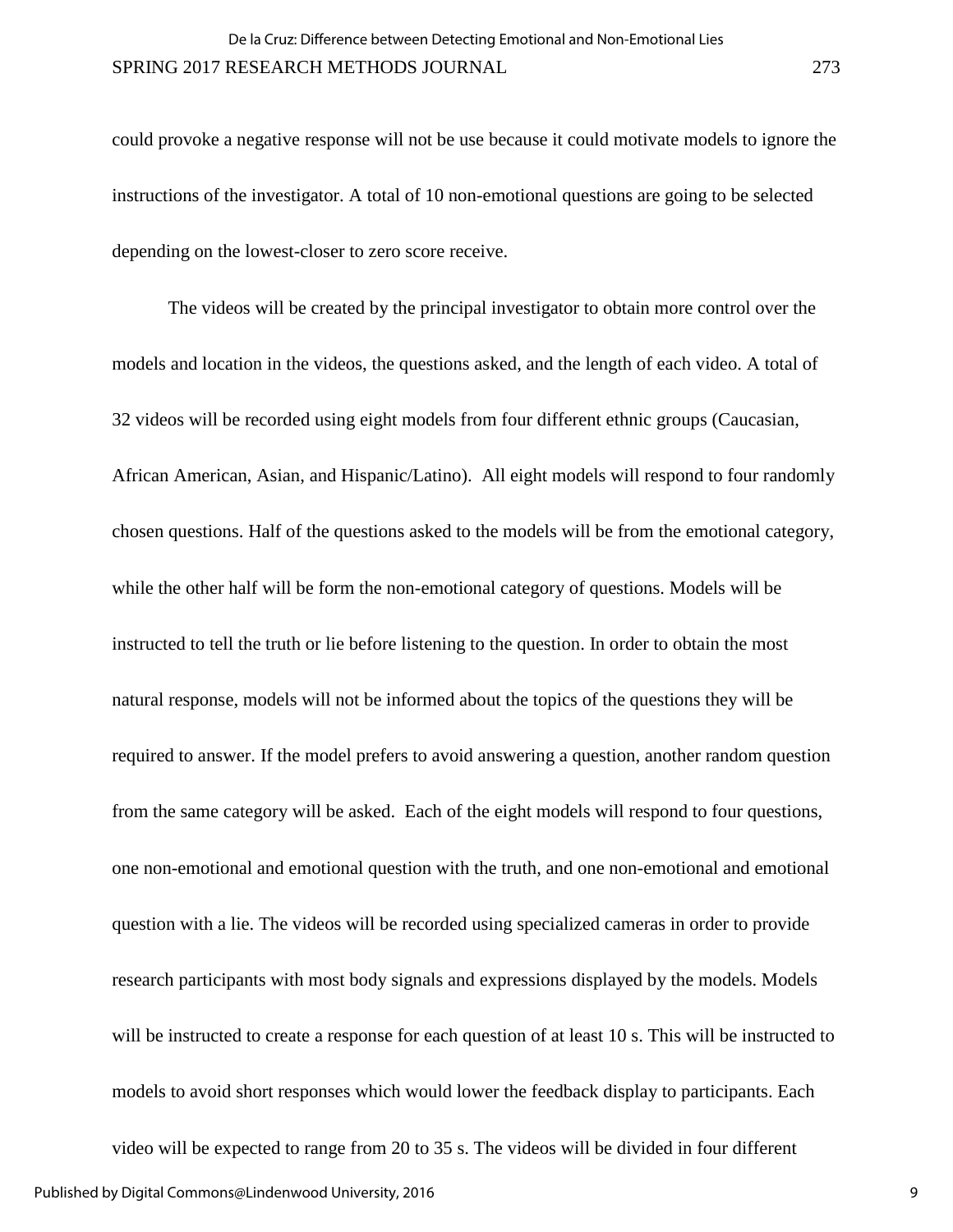groups, with half of the videos being models responding to emotional questions, and the other half responding to non-emotional questions. Four videos in each group will display models lying, while the rest will display models telling the truth.

The study will be online to obtain a bigger and more varied participant sample. Participants will be able to enter the study through social media (Facebook) or Psy Chi undergrad research webpage. Before beginning the study, participants will be required to read and sign a consent form (see Appendix A). Participants will begin by answering to the Toronto Empathy Questionnaire to measure their level of empathy, which will be use because it has high validity. (Spreng et al., 2009). Participant were then be instructed to carefully watch the short videos and respond whether the model in the video in telling the truth or a lie. There are going to be four different possible groups of videos, each with the eight videos previously recorded. The group of videos each participant is going to be assigned will be selected at random. After assessing each video and determining if the model is truthful or deceptive, participants will be require to rate their own decision and the method they think they use to decide (see Appendix A). A scale will be used for two variables, intuition and behavior observation, and participants will decide how much of each they think they use. If the behavior observation is higher than half the highest score, participants will be ask an additional question to prove that they use behavioral observation; participants will be require to write what they notice that made them judge the model's statement as truthful or deceptive.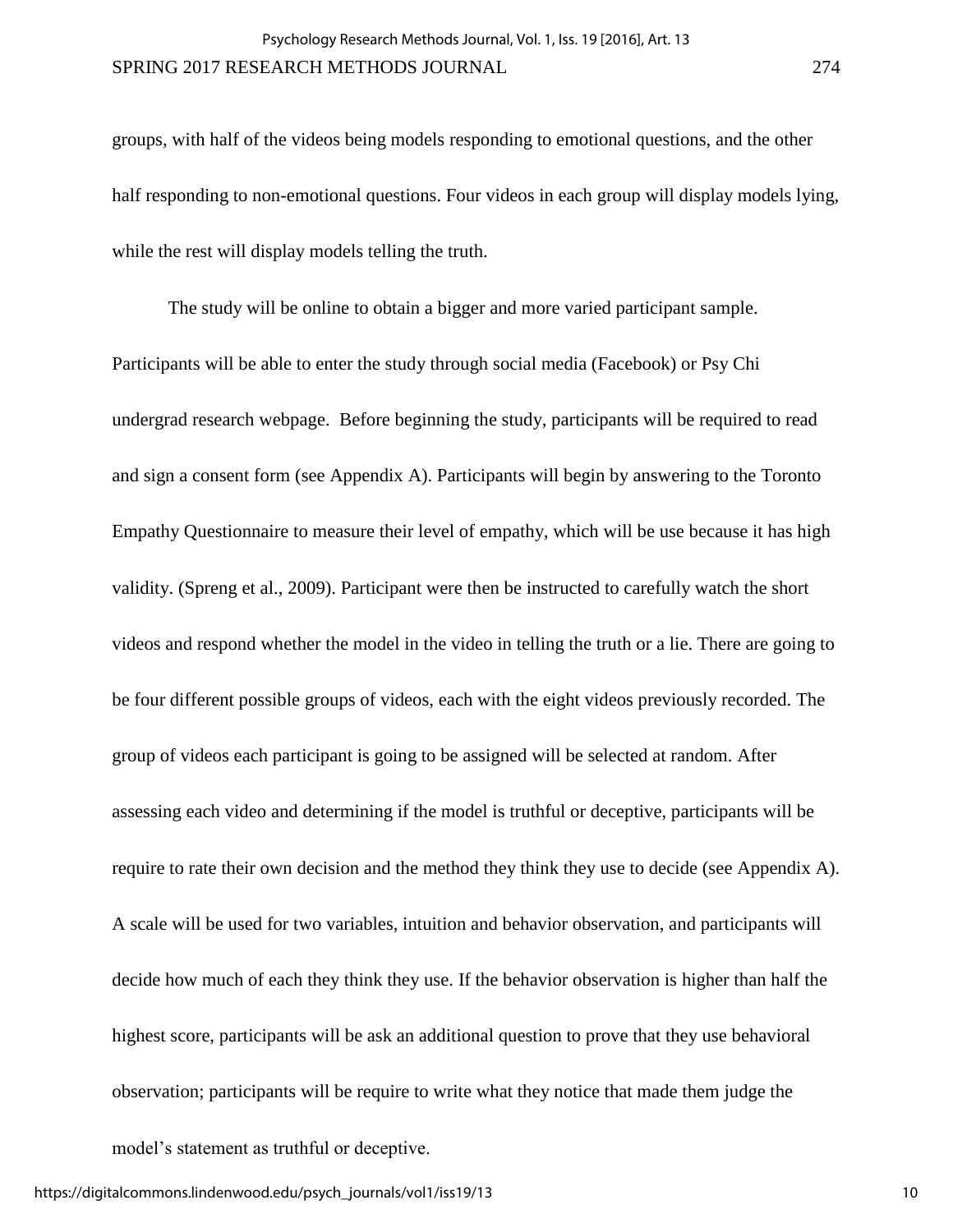After watching and answering the questions from the eight videos, participants will be require to complete a short survey to measure their knowledge and misconceptions in lie detection (see Appendix A). Participants will then fill a five question demographic survey to understand the culture, ethnicity, age, sex, and other differences of the participants. After completing the demographic survey, participants will receive their lie detection score and a note thanking individuals for their participation (see Appendix A).

#### *Expected Findings*

I expect to find a difference between the accuracy of detecting the non-emotional and emotional videos. I hope to find that participants will be better at detecting the non-emotional videos, because there is less overwhelming feedback presented to them, which can lower their accuracy. I predict that participants who notice something in the videos will be more accurate than participants who use their intuition if their score in the lie detection questionnaire is higher than average. If their score is lower, their knowledge about the signs and behaviors that allows lie detection will not be accurate, therefore, lowering their accuracy. I also expect to find that participants who are more empathetic will use more their intuition than other method to detect deception. Participant who have a better knowledge of lie detection will have higher accurate rates overall. There are many other variables in this research, which I do not know what to expect. For example, which category of videos will the more empathetic participants will be more accurate; empathy could allow individual to perceive models true emotions in the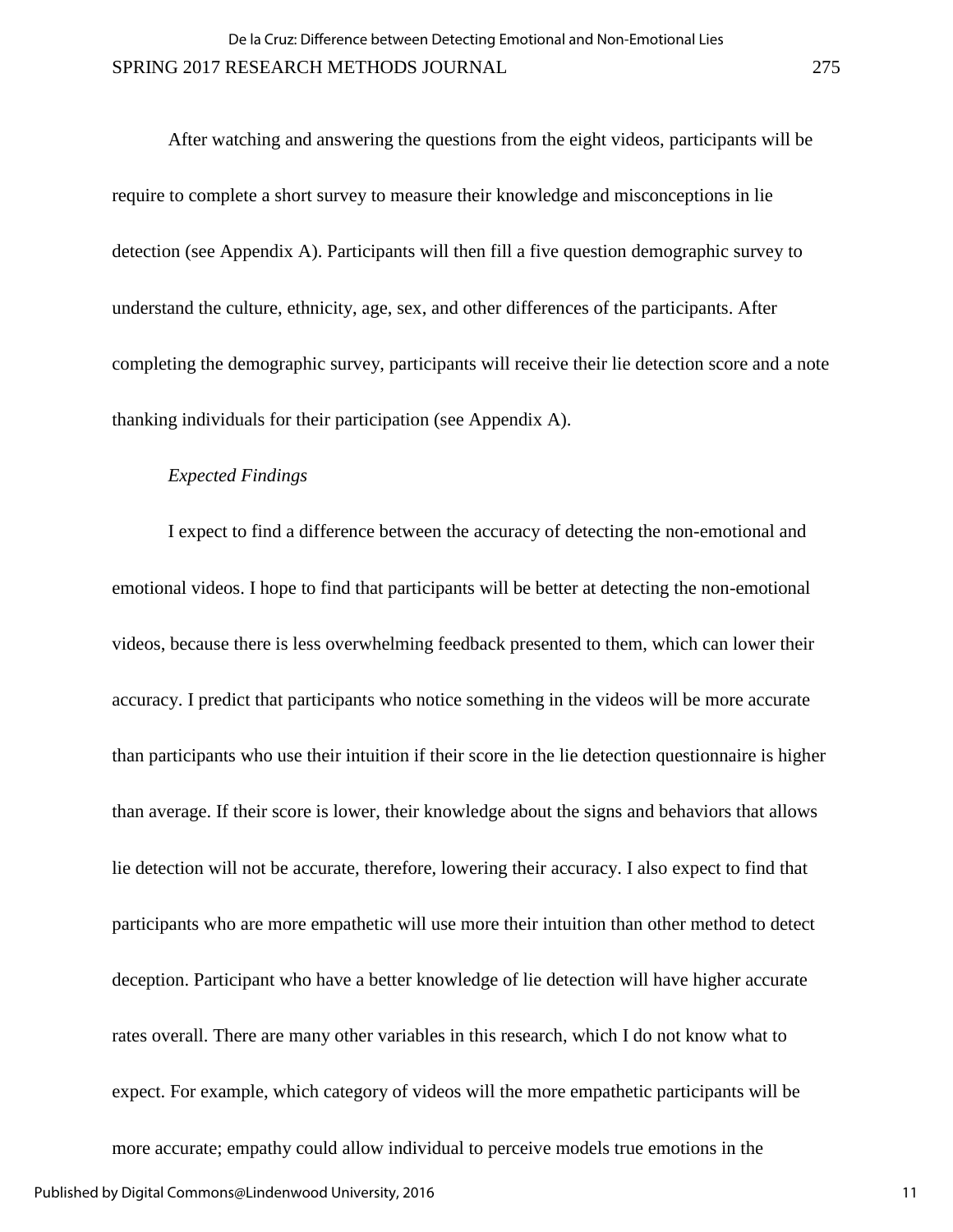emotional videos, but that empathy could also overwhelm the participant. There are many different results that could be obtained from this research study, which will allow to find more about deception detection, and unconscious lie detection.

#### **References**

- Albrechtsen, J. S., Meissner, C. A., & Susa, K. J. (2009). Can intuition improve deception detection performance? *Journal of Experimental Social Psychology, 45*(4), 1052-1055. doi:10.1016/j.jesp.2009.05.017
- Brinke, L. T., Stimson, D., & Carney, D. R. (2014). Some evidence for unconscious lie detection. *Psychological Science, 25*(5), 1098-1105. doi: 10.1177/0956797614524421
- Decety, J., & Jackson, P. L. (2004). The functional architecture of human empathy*. Behavioral and Cognitive Neuroscience Reviews, 3*(2), 71-100. doi:10.1177/1534582304267187
- Depaulo, B. M., Charlton, K., Cooper, H., Lindsay, J. J., & Muhlenbruck, L. (1997). The accuracy-confidence correlation in the detection of deception. *Personality and Social Psychology Review, 1*(4), 346-357. doi:10.1207/s15327957pspr0104\_5
- DePaulo, B.M., Lindsay, J.L., Malone, B.E., Muhlenbruck, L., Charlton, K., & Cooper, H. (2003). Cues to deception. *Psychological Bulletin, 129*, 74-118. doi: 10.1037/0033- 2909.129.1.74
- Ekman, P., & O'sullivan, M. (1991). Who can catch a liar? *American Psychologist, 46*(9), 913- 920. doi: 10.1037/0003-066x.46.9.913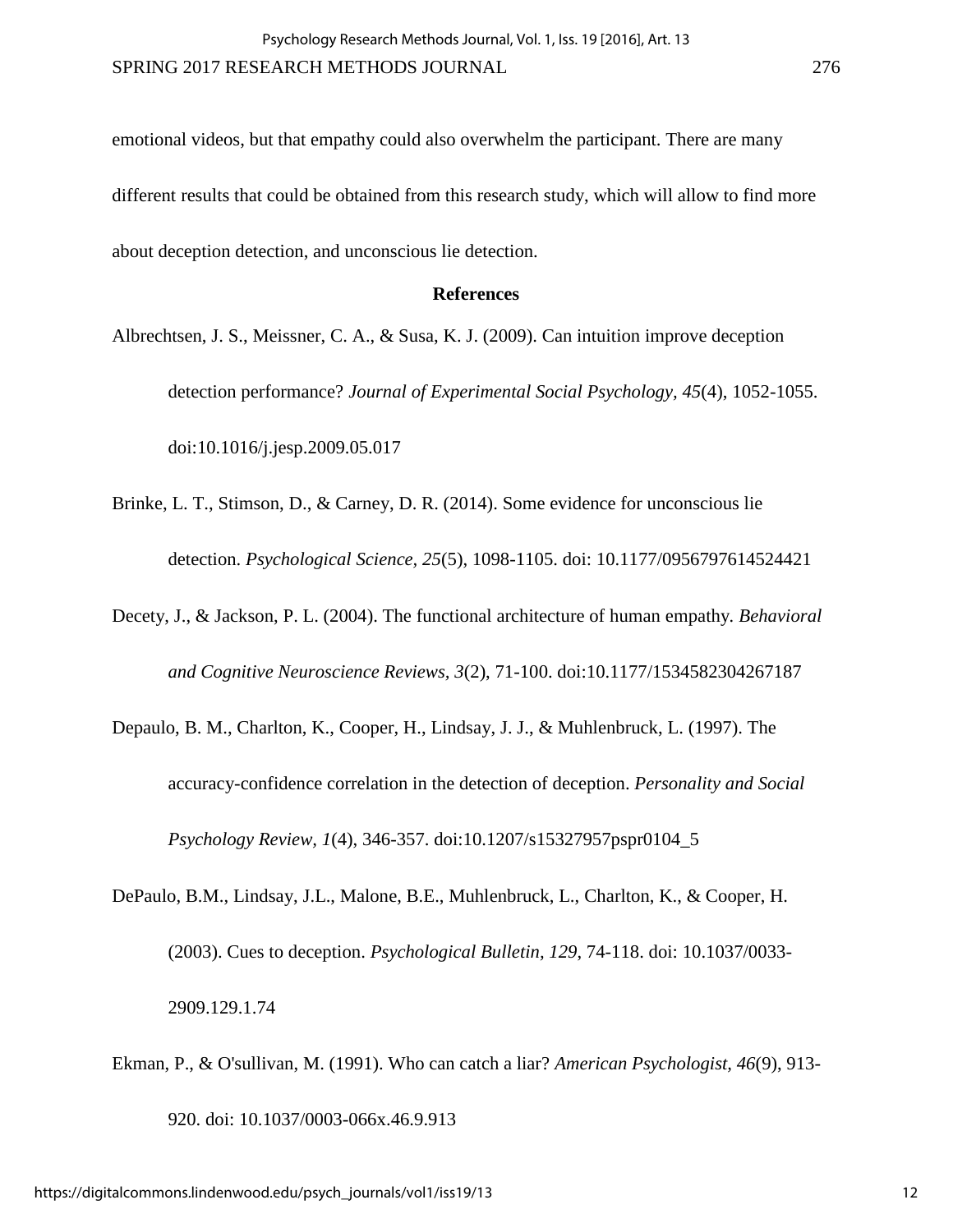Frank, M. G., & Feeley, T. H. (2003). To catch a liar: Challenges for research in lie detection training. *Journal of Applied Communication Research, 31*(1), 58-75.

doi:10.1080/00909880305377

- Navarro, J., & Karlins, M. (2008). *What every BODY is saying: An ex-FBI agent's guide to speed-reading people*. New York, NY: Collins Living.
- O'Sullivan, M., Frank, M. G., Hurley, C. M., & Tiwana, J. (2009). Police lie detection accuracy: The effect of lie scenario. *Law and Human Behavior, 33*(6), 530-538. doi:10.1007/s10979-008-9166-4
- Spreng, R.N., McKinnon, M.C., Mar, R.A., & Levine, B. (2009). The Toronto Empathy Questionnaire: Scale development and initial validation of a factor-analytic solution to multiple empathy measures. *Journal of Personality Assessment, 91*(1), 62-71.
- Vrij, A. (2005). Criteria-based content analysis: A qualitative review of the first 37 studies. *Psychology, Public Policy, and Law, 11*(1), 3-41. doi:10.1037/1076-8971.11.1.3
- Vrij, A., Granhag, P. A., & Porter, S. (2010). Pitfalls and opportunities in nonverbal and verbal lie detection. *Psychological Science in the Public Interest, 11*(3), 89-121.

doi:10.1177/1529100610390861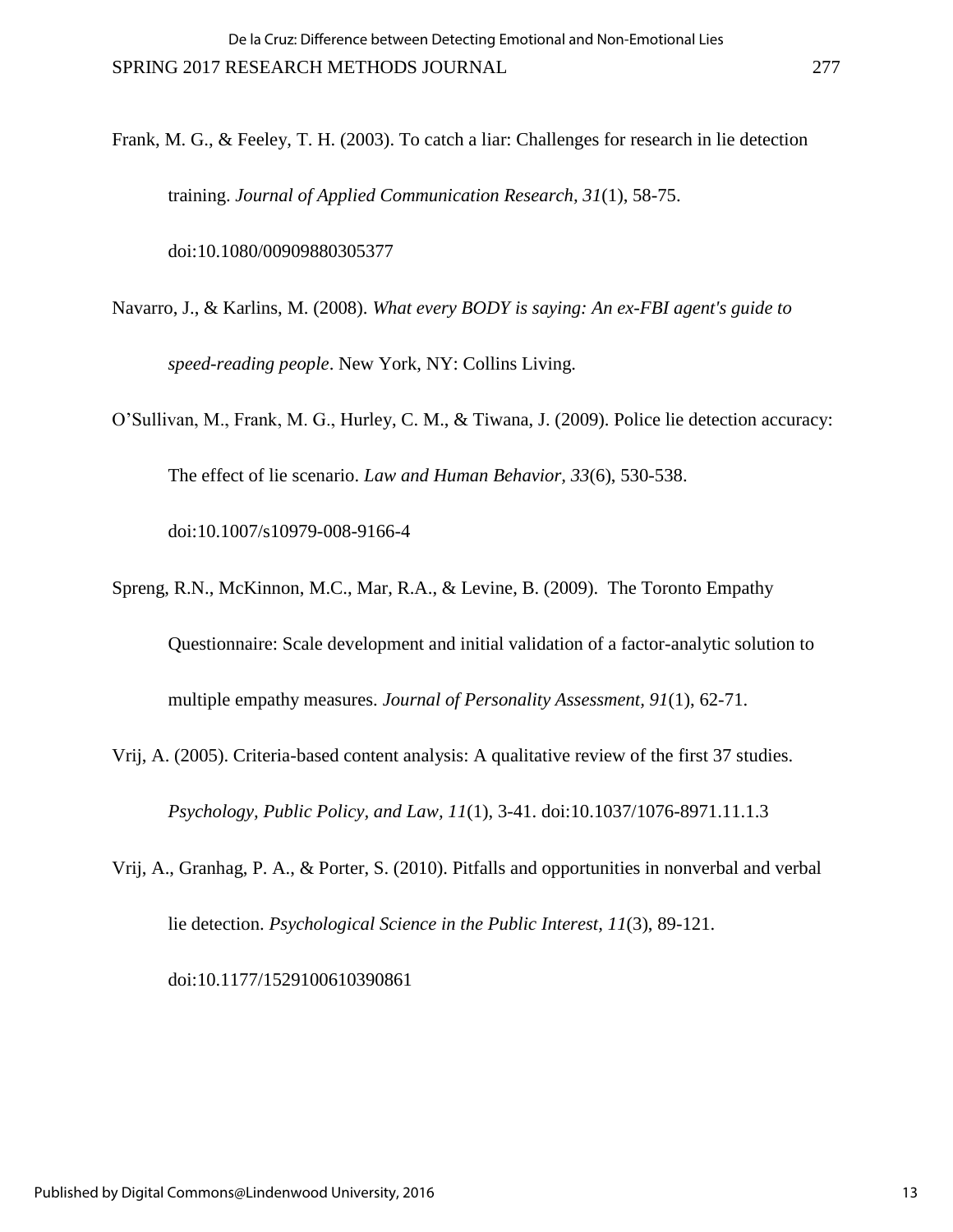SPRING 2017 RESEARCH METHODS JOURNAL 278 Psychology Research Methods Journal, Vol. 1, Iss. 19 [2016], Art. 13

### **Appendix A**

#### Emotional/Non-Emotional Lie Detection

Informed Consent Statement

Thank you for your interest in this research study. If you agree to participate, you will be asked to respond to some questions about how you relate to others and about your basic demographic information. You will also view some short videos and determine whether the person depicted is lying or telling the truth. You are free to skip any questions you feel uncomfortable addressing. Your participation in this study is strictly voluntary and you may choose to withdraw from the study at any time without any penalty or prejudice. The project should take between 10-15 minutes of your time. The information obtained from your responses will be analyzed only as part of aggregate data and all identifying information will be absent from the data in order to ensure anonymity. Your responses will be kept confidential and that data obtained from this study will only be available for research and educational purposes. In order to participate in this study you need to be 18 years old or older. Questions about the Research If you have questions regarding this study, you may contact the principal investigator, David De la Cruz at dad991@lionmail.lindenwood.edu or the course professor, Dr. Nohara-LeClair at mnohara-leclair@lindenwood.edu Clicking on the "Agree" button below indicates that you have read and agreed with all the information previously mentioned, and you are legally 18 years old or more.

 $\Box$ Agree (1)

 $\Box$ Disagree (2)

Display This Question:

If Informed Consent Statement Thank you for your interest in this research study. If you agree

to. Is Selected

Thank you for taking the time to read my consent statement!

If Thank you for taking the time... Is Displayed, Then Skip To End of Survey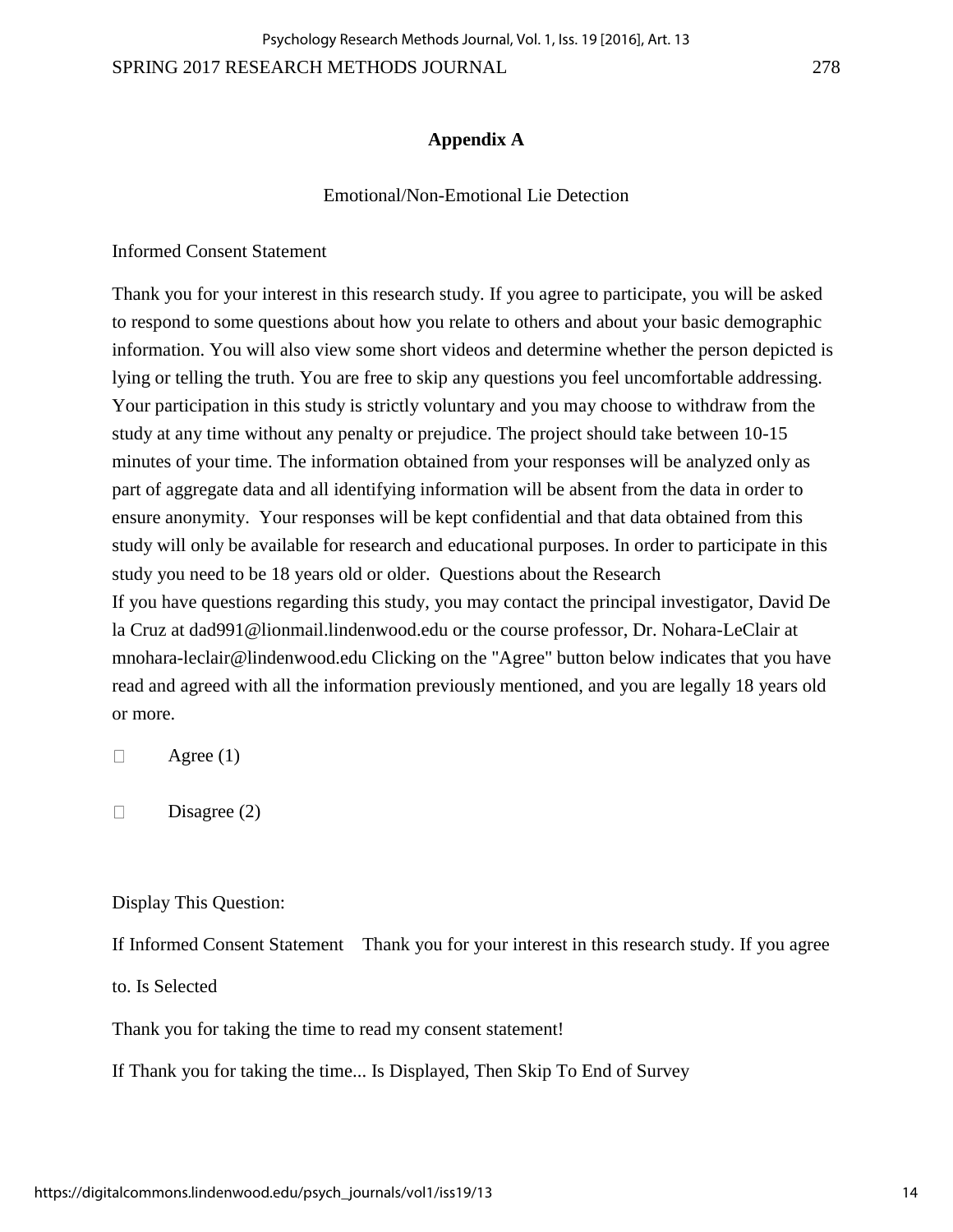When someone else is feeling excited, I tend to get excited too

- $\Box$ Always (4)
- Often (3)  $\Box$
- Sometimes (2)  $\Box$
- $\Box$ Rarely (1)
- Never (0)  $\Box$

It upsets me to see someone being treated disrespectfully

- $\Box$ Always (4)
- Often  $(3)$  $\Box$
- Sometimes (2)  $\Box$
- Rarely (1)  $\Box$
- Never (0)  $\Box$

### I enjoy making other people feel better

- Always (4)  $\Box$
- $\Box$ Often  $(3)$
- $\Box$ Sometimes (2)
- Rarely (1)  $\Box$
- Never (0)  $\Box$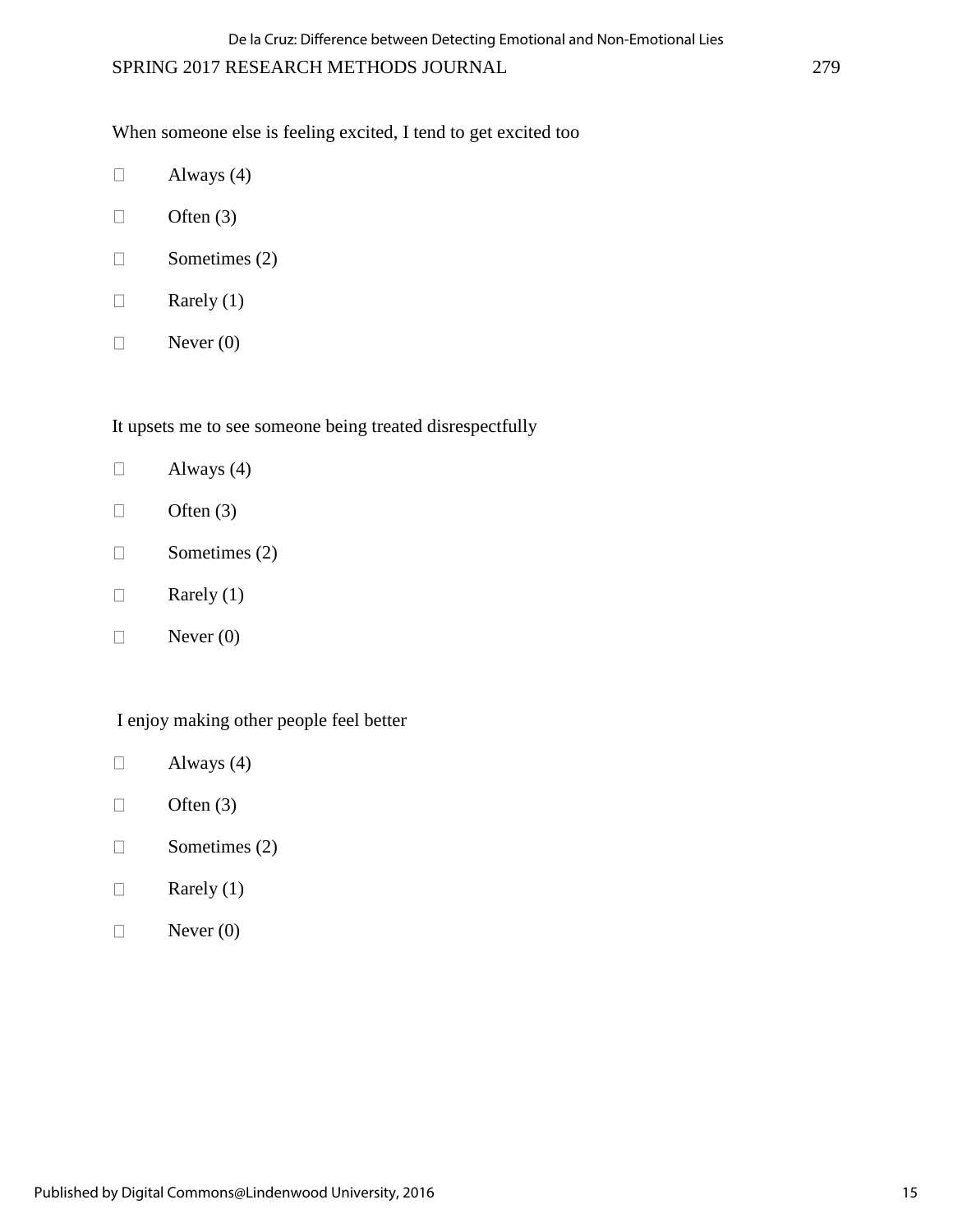I have tender, concerned feelings for people less fortunate than me

- $\Box$ Always (4)
- Often  $(3)$  $\Box$
- Sometimes (2)  $\Box$
- $\Box$ Rarely (1)
- Never (0)  $\Box$

I can tell when others are sad even when they do not say anything

- $\Box$ Always (4)
- Often (3)  $\Box$
- Sometimes (2)  $\Box$
- Rarely (1)  $\Box$
- Never (0)  $\Box$

I find that I am "in tune" with other people's moods

- Always (4)  $\Box$
- $\Box$ Often  $(3)$
- $\Box$ Sometimes (2)
- Rarely (1)  $\Box$
- Never (0)  $\Box$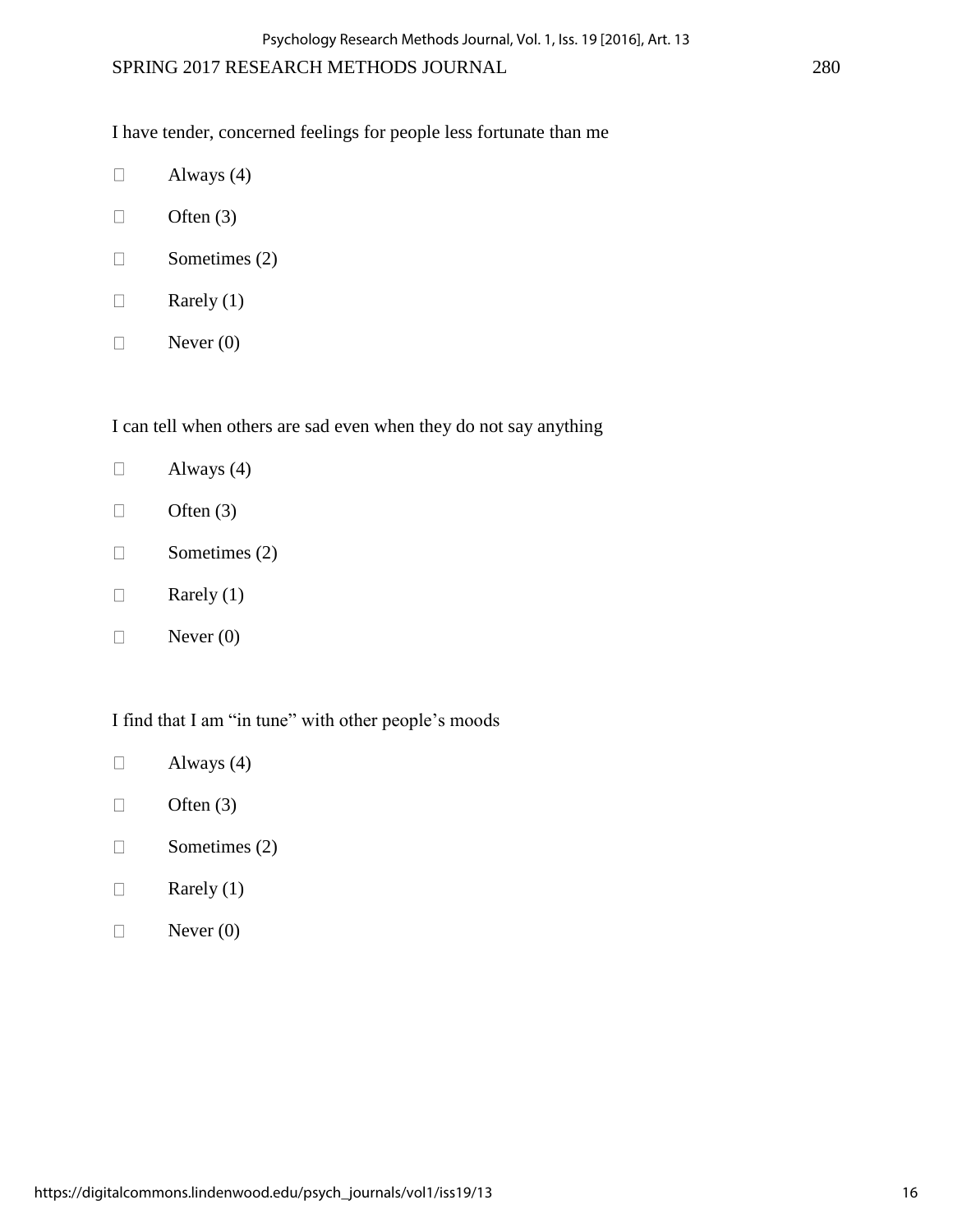I get a strong urge to help when I see someone who is upset

- $\Box$ Always (4)
- $\Box$ Often  $(3)$
- Sometimes (2)  $\Box$
- $\Box$ Rarely (1)
- $\Box$ Never (0)

When I see someone being taken advantage of, I feel kind of protective towards him\her

- $\Box$ Always (4)
- Often (3)  $\Box$
- Sometimes (2)  $\Box$
- Rarely (1)  $\Box$
- Never (0)  $\Box$

### Other people's misfortunes do not disturb me a great deal

- Always (0)  $\Box$
- $\Box$ Often  $(1)$
- $\Box$ Sometimes (2)
- Rarely (3)  $\Box$
- Never (4)  $\Box$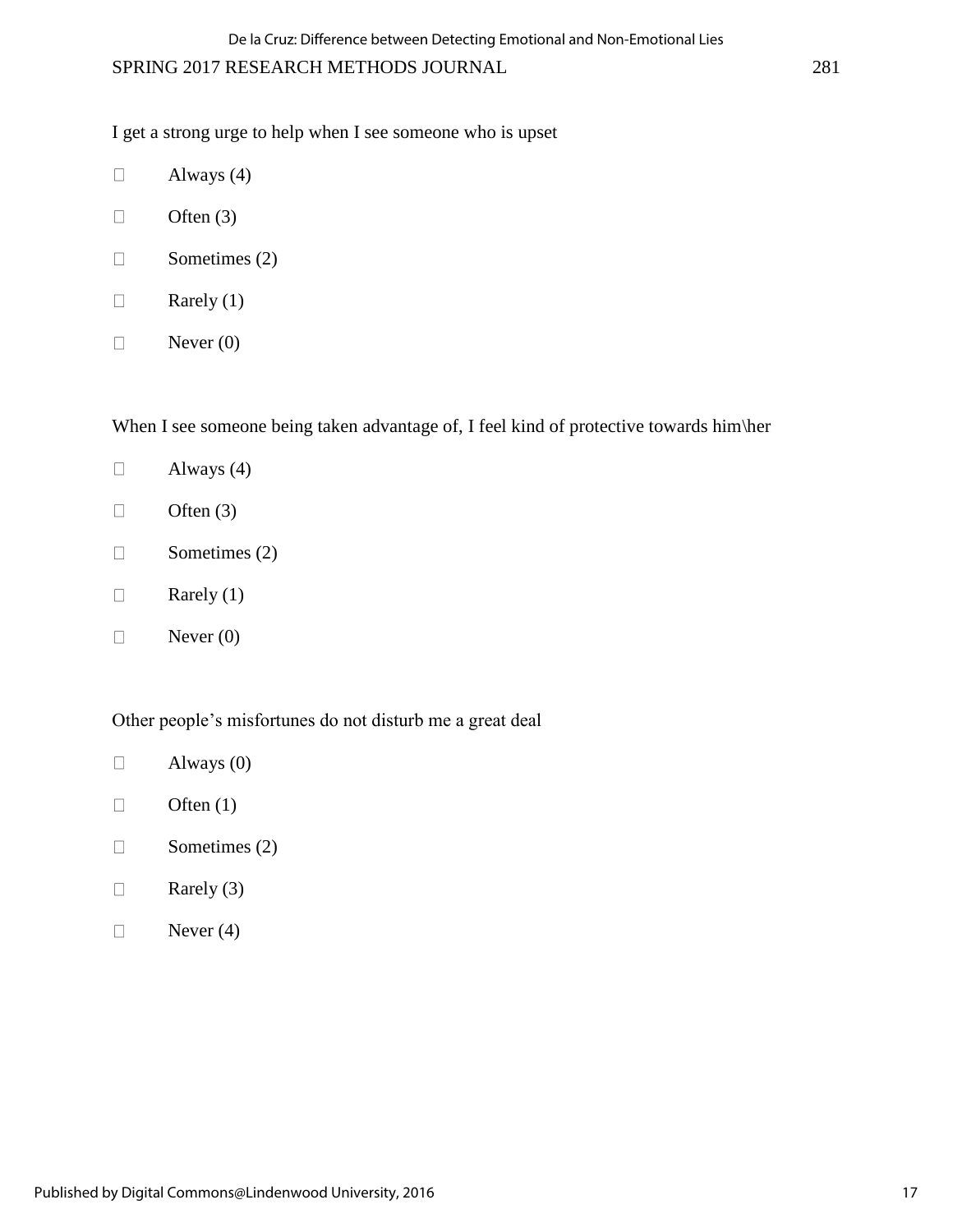I remain unaffected when someone close to me is happy

- $\Box$ Always (0)
- $\Box$ Often  $(1)$
- Sometimes (2)  $\Box$
- $\Box$ Rarely (3)
- $\Box$ Never (4)

When a friend starts to talk about his\her problems, I try to steer the conversation towards something else

- Always (0)  $\Box$
- Often  $(1)$  $\Box$
- $\Box$ Sometimes (2)
- Rarely (3)  $\Box$
- $\Box$ Never (4)

I do not feel sympathy for people who cause their own serious illnesses

- Always (0)  $\Box$
- $\Box$ Often  $(1)$
- Sometimes (2)  $\Box$
- $\Box$ Rarely (3)
- Never (4)  $\Box$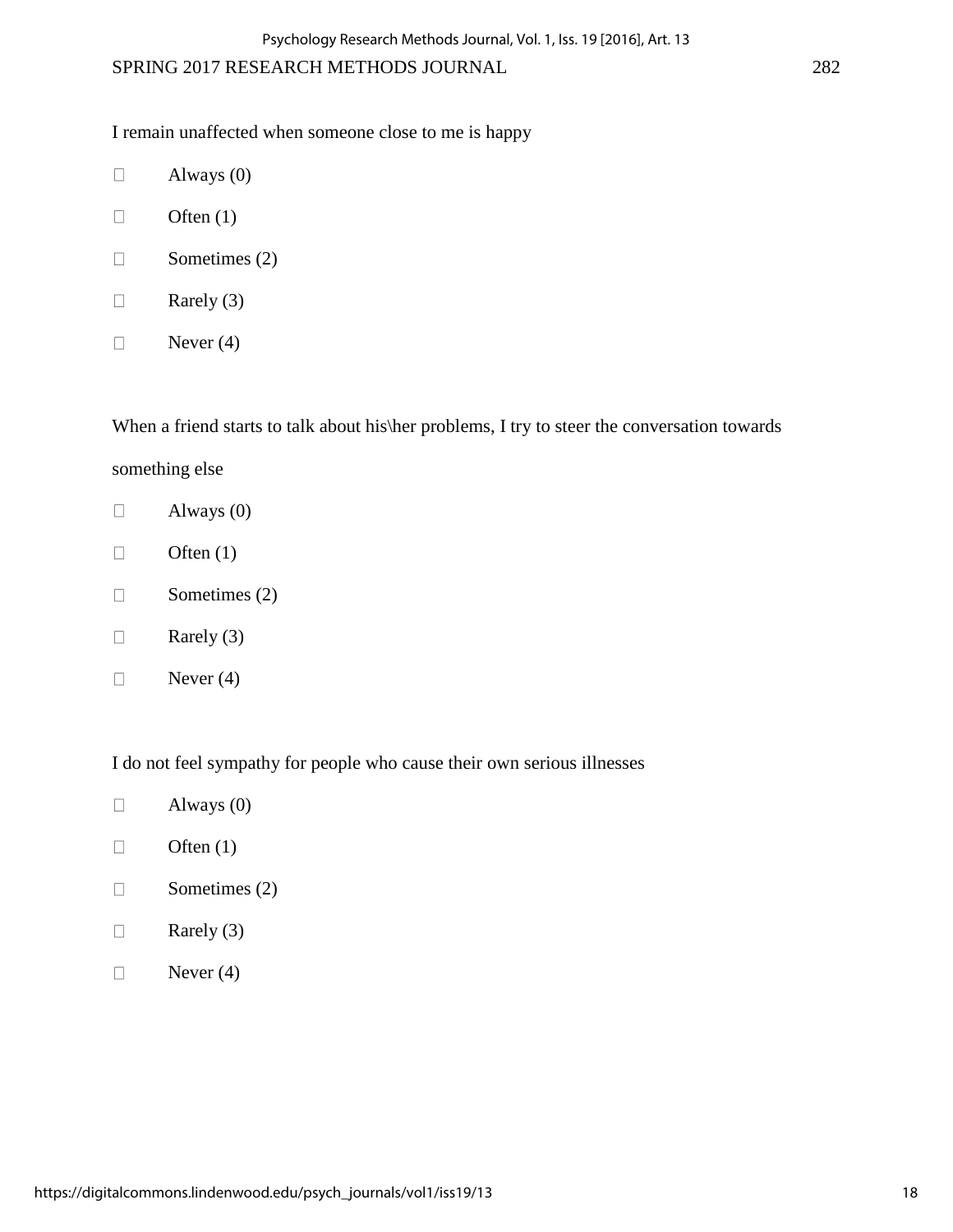I become irritated when someone cries

- Always (0)  $\Box$
- $\Box$ Often  $(1)$
- Sometimes (2)  $\Box$
- $\Box$ Rarely (3)
- $\Box$ Never (4)

I am not really interested in how other people feel

- $\Box$ Always (0)
- Often  $(1)$  $\Box$
- Sometimes (2)  $\Box$
- Rarely (3)  $\Box$
- Never (4)  $\Box$

When I see someone being treated unfairly, I do not feel very much pity for them

- Always (0)  $\Box$
- $\Box$ Often  $(1)$
- $\Box$ Sometimes (2)
- Rarely (3)  $\Box$
- Never (4)  $\Box$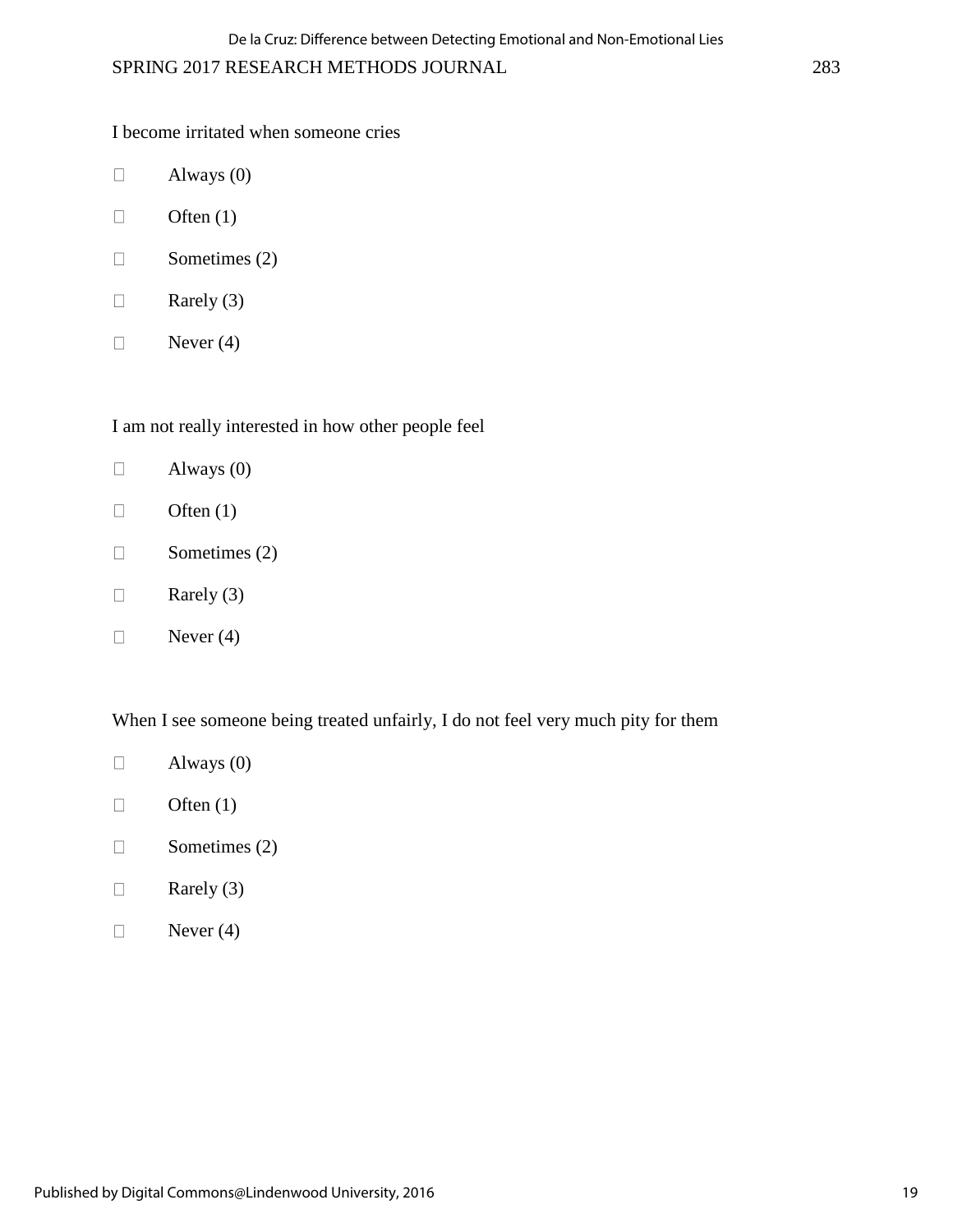I find it silly for people to cry out of happiness

- $\Box$ Always (0)
- Often  $(1)$  $\Box$
- $\Box$ Sometimes (2)
- Rarely (3)  $\Box$
- $\Box$ Never (4)

Please watch the following videos and answer the question: Is the person in the video lying or telling the truth?

## Video

- $\Box$ Truth (1)
- $\Box$ Lie  $(2)$

Display This Question:

If Video Truth Is Selected

By using the slider below indicate the extend to which you relied on intuition and observation

when judging the truthfulness of the model in the video.

\_\_\_\_\_\_ I feel it (Intuition) (0)

\_\_\_\_\_\_ I observed truthful signs or behavior (1)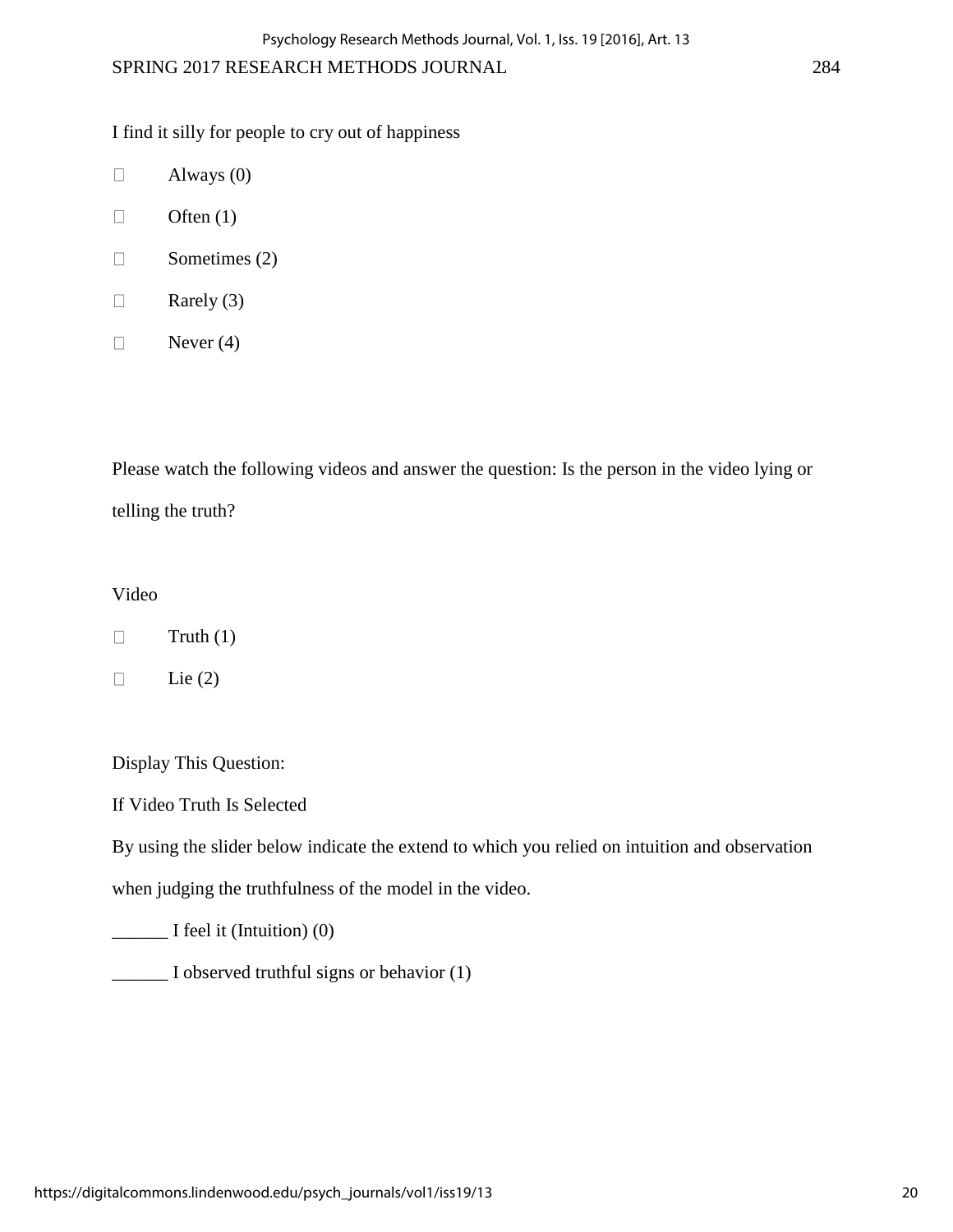Display This Question:

If By using the slider below indicate the extend to which you relied on intuition and observation when judging the truthfulness of the model in the video. I observed truthful signs or behavior Is Greater Than or Equal to 50

Great job. Which signs and/or behavior did you noticed in the video? For example, eye movement, tone of voice, or any signs you observed.

Display This Question:

If Video Lie Is Selected

By using the slider below indicate the extend to which you relied on intuition and observation when judging the deception of the model in the video.

 $\frac{1}{\sqrt{1-\frac{1}{\sqrt{1-\frac{1}{\sqrt{1-\frac{1}{\sqrt{1-\frac{1}{\sqrt{1-\frac{1}{\sqrt{1-\frac{1}{\sqrt{1-\frac{1}{\sqrt{1-\frac{1}{\sqrt{1-\frac{1}{\sqrt{1-\frac{1}{\sqrt{1-\frac{1}{\sqrt{1-\frac{1}{\sqrt{1-\frac{1}{\sqrt{1-\frac{1}{\sqrt{1-\frac{1}{\sqrt{1-\frac{1}{\sqrt{1-\frac{1}{\sqrt{1-\frac{1}{\sqrt{1-\frac{1}{\sqrt{1-\frac{1}{\sqrt{1-\frac{1}{\sqrt{1-\frac{1}{\sqrt{1-\frac{1}{\sqrt{1-\frac{1$ 

\_\_\_\_\_\_ I observed deception signs or behavior (1)

Display This Question:

If By using the slider below indicate the extend to which you relied on intuition and observation when judging the deception of the model in the video. I observed deception signs or behavior Is Greater Than or Equal to 50

Great job. Which signs and/or behavior did you noticed in the video? For example, eye movement, tone of voice, or any signs you observed.

A deceptive person is likely to avoid direct eye contact when asked a question.

- $\Box$ True  $(0)$
- $\Box$ False (1)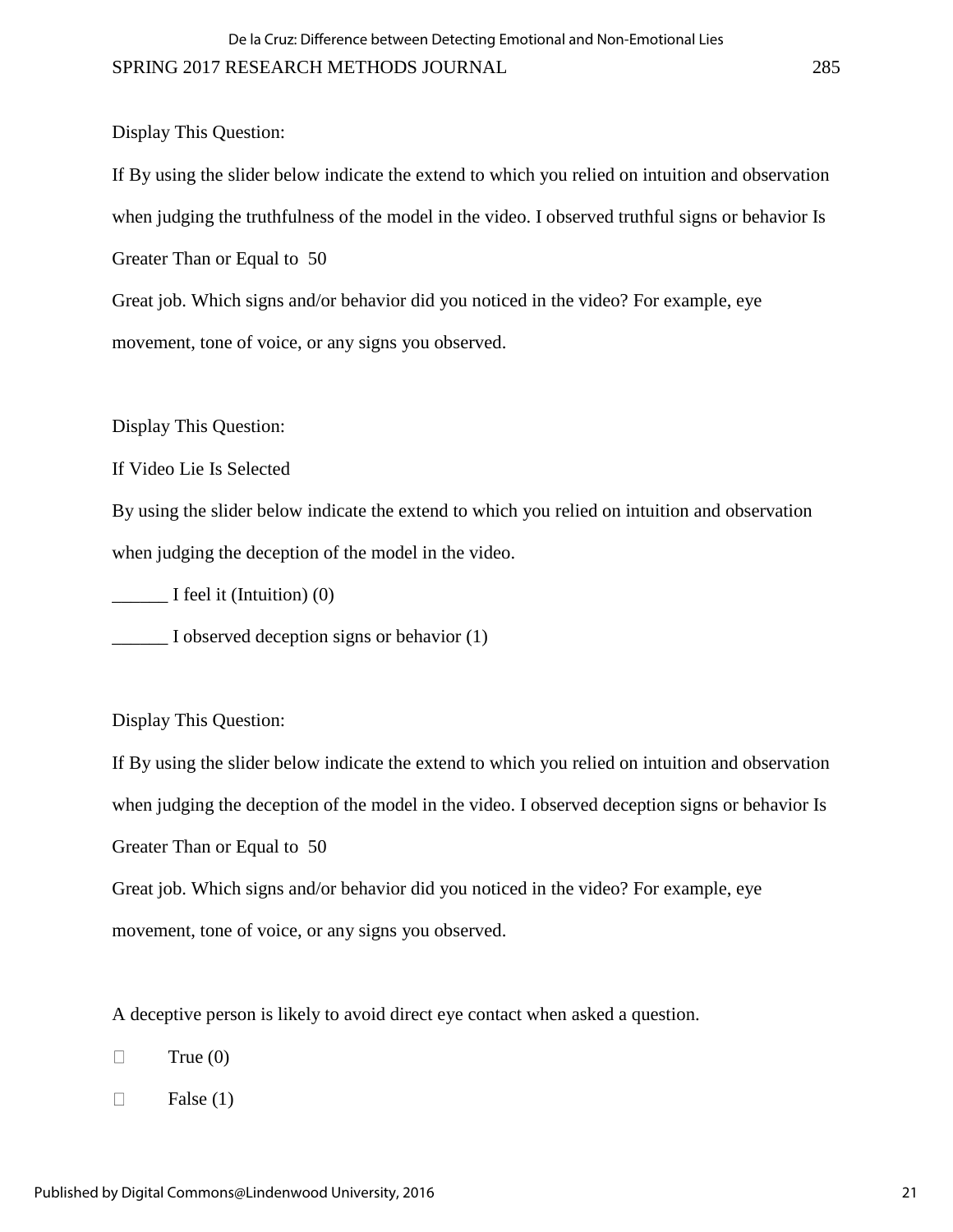People who are nervous or show fear when answering a question are lying.

- $\Box$ True  $(0)$
- $\Box$ False (1)

Which of the following is the least reliable indicator of deception?

- $\Box$ Presence or absence of illustrators when talking (0)
- $\Box$ Vocal quality (1)
- $\Box$ Facial micro expressions (0)
- $\Box$ Emotions display (0)

When someone says a phrase like "To be honest..." or "To tell you the truth..." in response to a direct question:

- $\Box$ It indicates he is likely telling the truth (0)
- $\Box$ It suggests he is lying or omitting something (1)

Fake smiles can be identified because of the lack of action in which muscles?

- $\Box$ Muscles orbiting the eye (1)
- Muscles at the corners of the mouth (0)  $\Box$
- $\Box$ Muscles around the nose (0)

When a person is lying, the mistakes that can reveal his deception are more likely to be found in:

- The words of his story (0)  $\Box$
- $\Box$ The nonverbal behavior (1)
- $\Box$ The voice tone (0)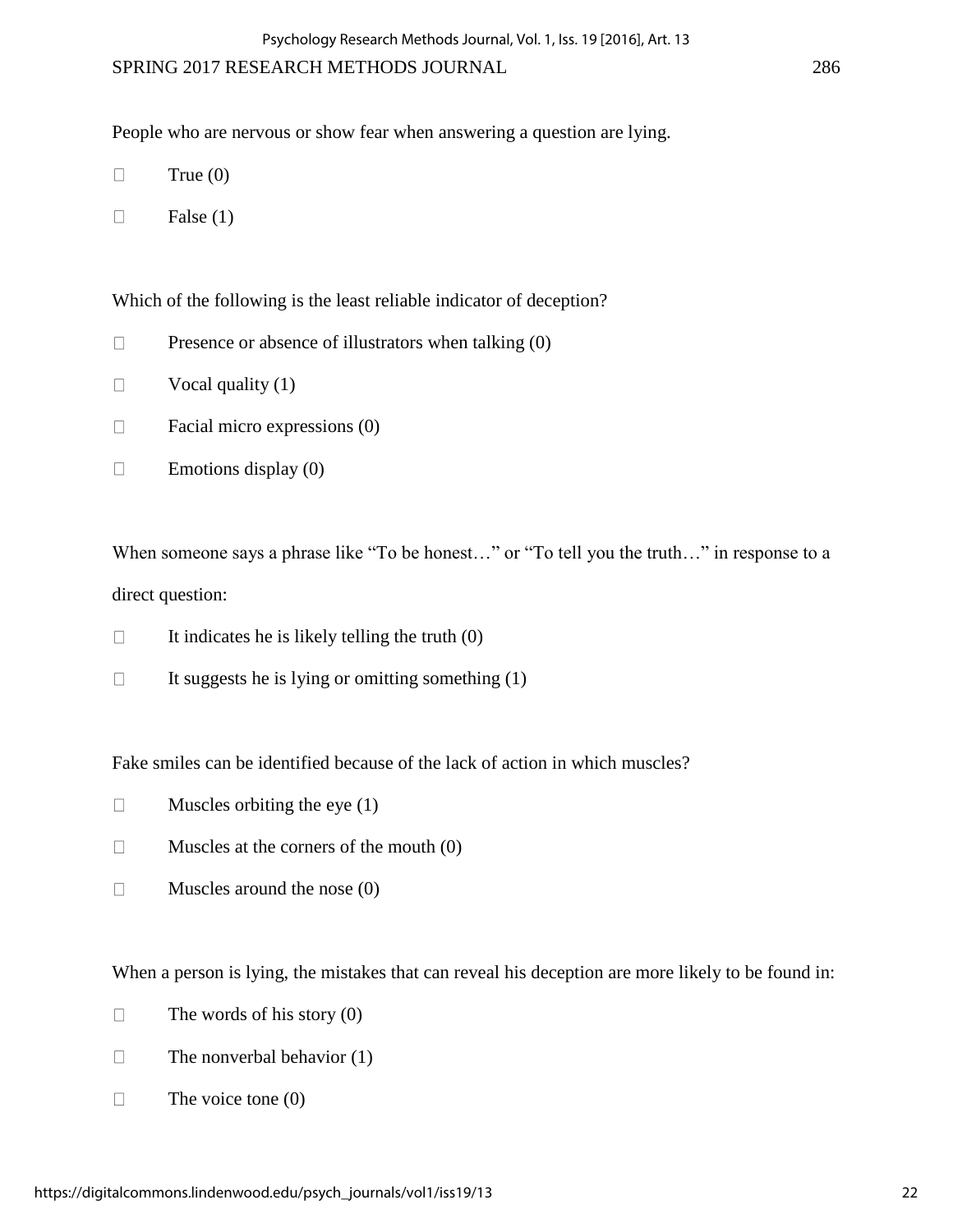When asked the direct question "At what time did you arrived home yesterday?" a person being deceptive is more likely to respond by:

- Repeating the full question before answering (1)  $\Box$
- $\Box$ Repeating just a few words of the question before answering (0)

When asked a question, a person answering with a detail prologue is likely telling:

- $\Box$ A truthful story (0)
- $\Box$ A deceptive story (1)

When asked a question, a person who answers by using a strict chronological order is likely telling:

- $\Box$ A truthful story (0)
- $\Box$ A deceptive story (1)

When asked a question, a person who answers by sharing giving many details about the main event is likely telling:

- $\Box$ A truthful story  $(1)$
- $\Box$ A deceptive story (0)

## What is your gender?

- $\Box$ Male (1)
- Female (2)  $\Box$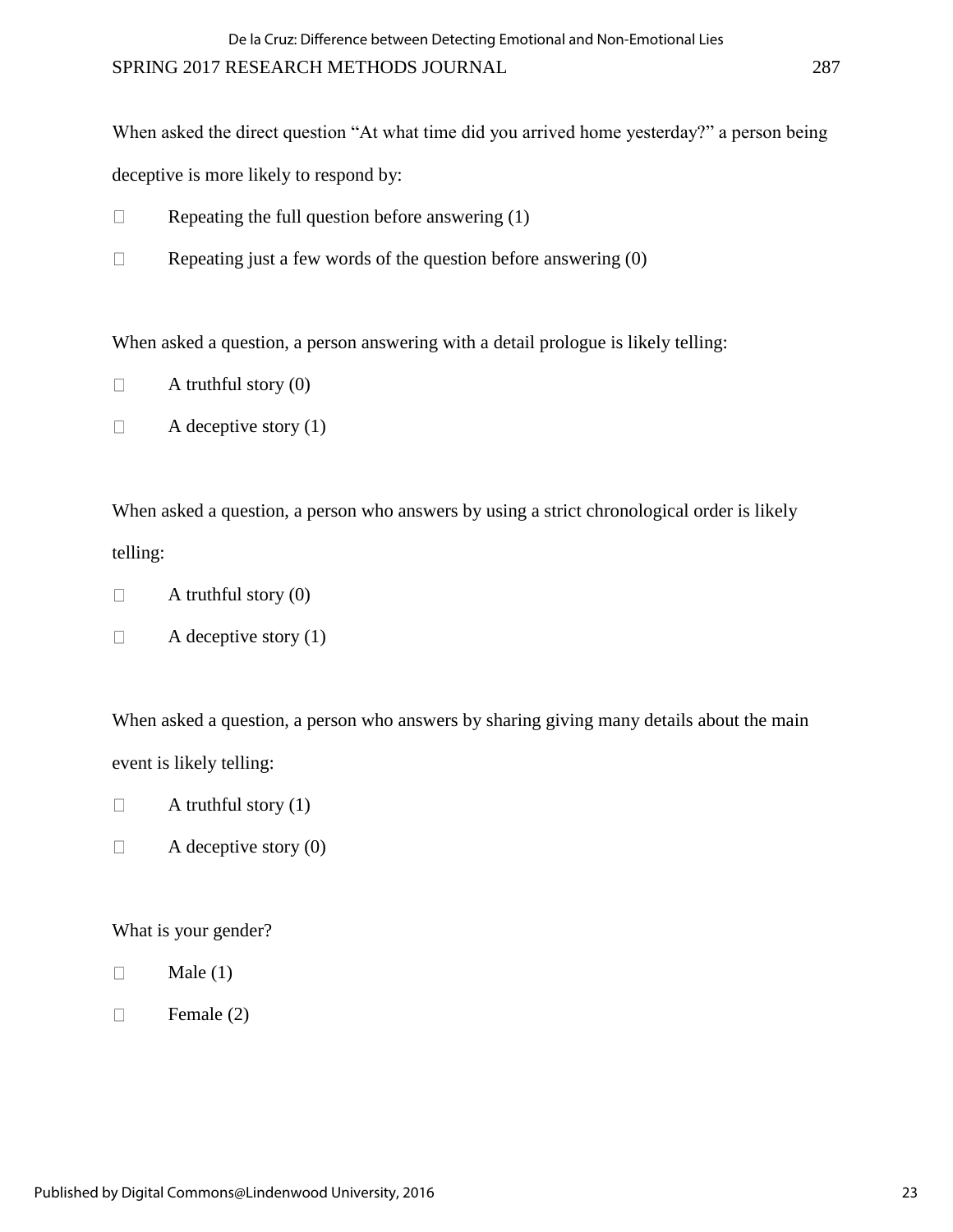What is your age?

What is your occupation or major?

How would you rate your ability to tell whether someone is lying or telling the truth?

- $0(0)$  $\Box$
- 1 (1)  $\Box$
- $\Box$ 2 (2)
- 3 (3)  $\Box$
- 4 (4)  $\Box$
- 5 (5)  $\Box$
- 6 (6)  $\Box$
- $\Box$ 7 (7)
- 8 (8)  $\Box$
- 9 (9)  $\Box$
- $\Box$ 10 (10)

What is your ethnicity? (Check all that apply)

| White/Caucasian (1)  |
|----------------------|
| African American (2) |
| Hispanic $(3)$       |
| Asian $(4)$          |
| Native American (5)  |
| Other $(6)$          |